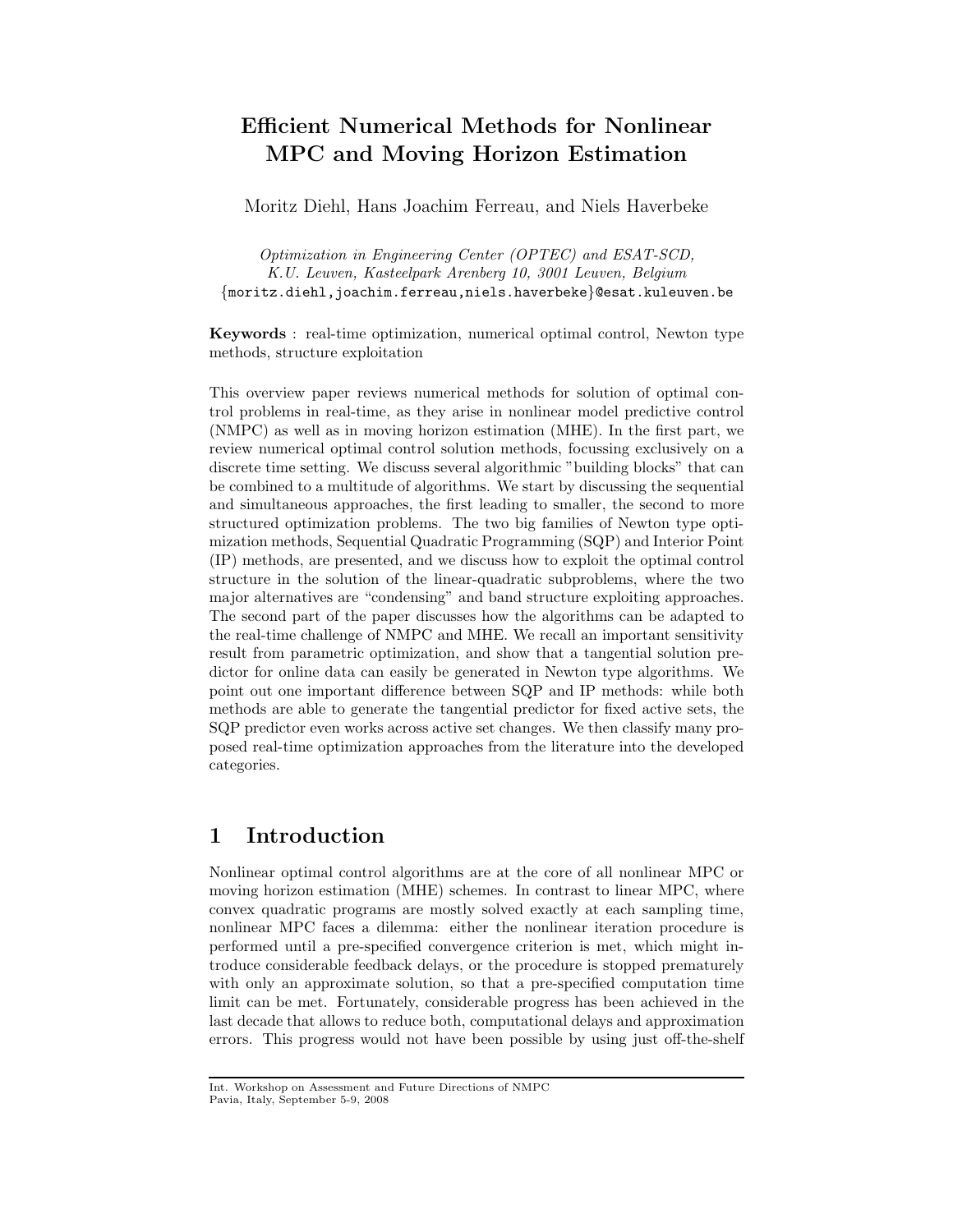optimal control codes; it is the development of dedicated real-time optimization algorithms for NMPC and MHE that allows to nowadays apply NMPC to plants with tens of thousands of states or to mechatronic applications.

While several excellent numerical optimization textbooks exist [25, 28, 44], in the field of numerical optimal control there are only a few [2, 11], and when it comes to real-time optimal control algorithms there is even less overview material [5]. The aim of the present article is to help closing this gap and to summarize the state-of-the-art in this field by presenting those algorithmic ideas that appear to be crucial to the authors. We choose a rather simplified setting, leaving many important special cases aside, in order to present the major ideas as clearly as possible.

The article is organized as follows: In Section 2 the NMPC and MHE problems are stated, in Section 3 we review Newton type optimization methods of different flavor, and in Section 4 we discuss how to exploit the optimal control structure of the linear equation systems to be solved in each Newton type iteration. In Section 5 we present online initialization strategies for subsequent NMPC problems, and in Section 6 the online algorithms of different flavours are discussed, and we finally conclude the paper in Section 7.

### 2 Problem Formulation

Throughout this paper we regard discrete time dynamical systems augmented with algebraic equations, as follows:

$$
x_{k+1} = f_k(x_k, z_k, u_k) \tag{1a}
$$

$$
g_k(x_k, z_k, u_k) = 0 \tag{1b}
$$

Here,  $x_k \in \mathbb{R}^{n_x}$  is the differential state,  $z_k \in \mathbb{R}^{n_z}$  the algebraic state, and  $u_k \in \mathbb{R}^{n_u}$  is the control. Functions  $f_k$  and  $g_k$  are assumed twice differentiable and map into  $\mathbb{R}^{n_x}$  and  $\mathbb{R}^{n_z}$ , respectively. The algebraic state  $z_k$  is uniquely determined by (1b) when  $x_k$  and  $u_k$  are fixed, as we assume that  $\frac{\partial g_k}{\partial z}$  is invertible everywhere.

We choose to regard this difference-algebraic system form because it covers several parametrization schemes for continuous time dynamic systems in differential algebraic equation (DAE) form, in particular direct multiple shooting with DAE relaxation [39] and direct collocation [3, 59]. Note that in the case of collocation, all collocation equations on a collocation interval would be collected within the function  $g_k$  and the collocation node values in the variables  $z_k$ .

Int. Workshop on Assessment and Future Directions of NMPC Pavia, Italy, September 5-9, 2008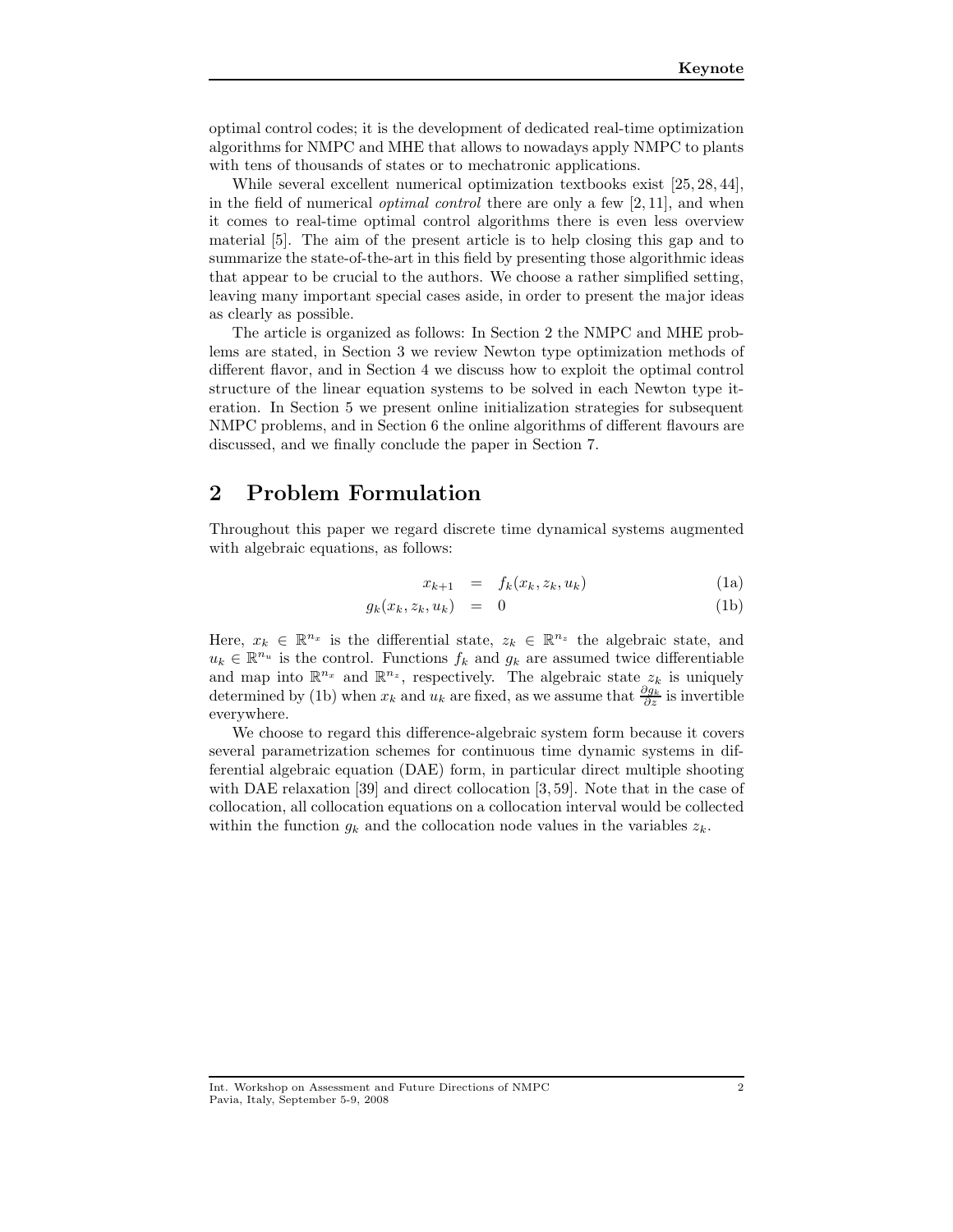#### 2.1 NMPC Optimal Control Problem

Based on this dynamic system form, we regard the following simplified optimal control problem in discrete time:

$$
\underset{x, z, u}{\text{minimize}} \quad \sum_{i=0}^{N-1} L_i(x_i, z_i, u_i) \quad + \quad E(x_N) \tag{2a}
$$

subject to 
$$
x_0 - \bar{x}_0 = 0,
$$
 (2b)

$$
x_{i+1} - f_i(x_i, z_i, u_i) = 0, \quad i = 0, \dots, N-1,
$$
 (2c)

$$
g_i(x_i, z_i, u_i) = 0, \quad i = 0, \dots, N - 1,
$$
 (2d)

$$
h_i(x_i, z_i, u_i) \leq 0, \quad i = 0, \dots, N - 1,
$$
 (2e)

$$
r(x_N) \leq 0. \tag{2f}
$$

Here, the free variables are the differential state vector  $x$  $(x_0^T, x_1^T, \ldots, x_{N-1}^T, x_N^T)^T$  at all considered time points and the algebraic and control vector on all but the last time points:  $z = (z_0^T, z_1^T, \ldots, z_{N-1}^T)^T$  and  $u = (u_0^T, u_1^T, \ldots, u_{N-1}^T)^T.$ 

Remark on fixed and free parameters: In most NMPC applications there are some *constant* parameters  $\bar{p}$  that are assumed constant for the NMPC optimization, but that change for different problems, like  $\bar{x}_0$ . We do not regard them here for notational convenience, but note that they can be regarded as constant system states with fixed initial value  $\bar{p}$ . In some NMPC applications free parameters p exist that are part of the optimization variables, but that are – in contrast to the controls  $u_k$  – constant in time. Again, we disregard this case for notational simplicity.

#### 2.2 Moving Horizon Estimation: Nearly a Dual Problem

For moving horizon estimation (MHE), see e.g. [21, 48, 65], we typically choose convex functions to penalize the mismatch between the real measurements  $y_k$  and the corresponding model predictions  $m_k(x_k, z_k, u_k, w_k)$ . For notational simplicity, we regard only weighted Euclidean norms here,  $||y_k$  $m_k(x_k, z_k, u_k, w_k) \|_{Q}^2$ , but point out that it is often useful to regard other penalty functions like e.g. the  $\ell_1$  penalty, which necessitate slight adaptations in the numerical solution algorithms presented later. The controls  $u_k$  are here regarded as fixed and known and enter the system dynamics only as constant but time varying parameters. However, time varying disturbances  $w_k$  are often introduced in the MHE problem to account for plant-model mismatch. They take the same role as the controls in the NMPC problem and are often  $\ell_2$  penalized.

minimize 
$$
||x_0 - \bar{x}_0||_P^2 + \sum_{i=0}^{N-1} ||y_i - m_i(x_i, z_i, u_i, w_i)||_Q^2 + ||w_i||_R^2
$$
 (3a)

subject to

$$
x_{i+1} - f_i(x_i, z_i, u_i, w_i) = 0, \quad i = 0, \dots, N-1,
$$
 (3b)

$$
g_i(x_i, z_i, u_i, w_i) = 0, \quad i = 0, \dots, N - 1,
$$
 (3c)

 $h_i(x_i, z_i, u_i, w_i) \leq 0, \quad i = 0, \dots, N-1,$  (3d)

Int. Workshop on Assessment and Future Directions of NMPC Pavia, Italy, September 5-9, 2008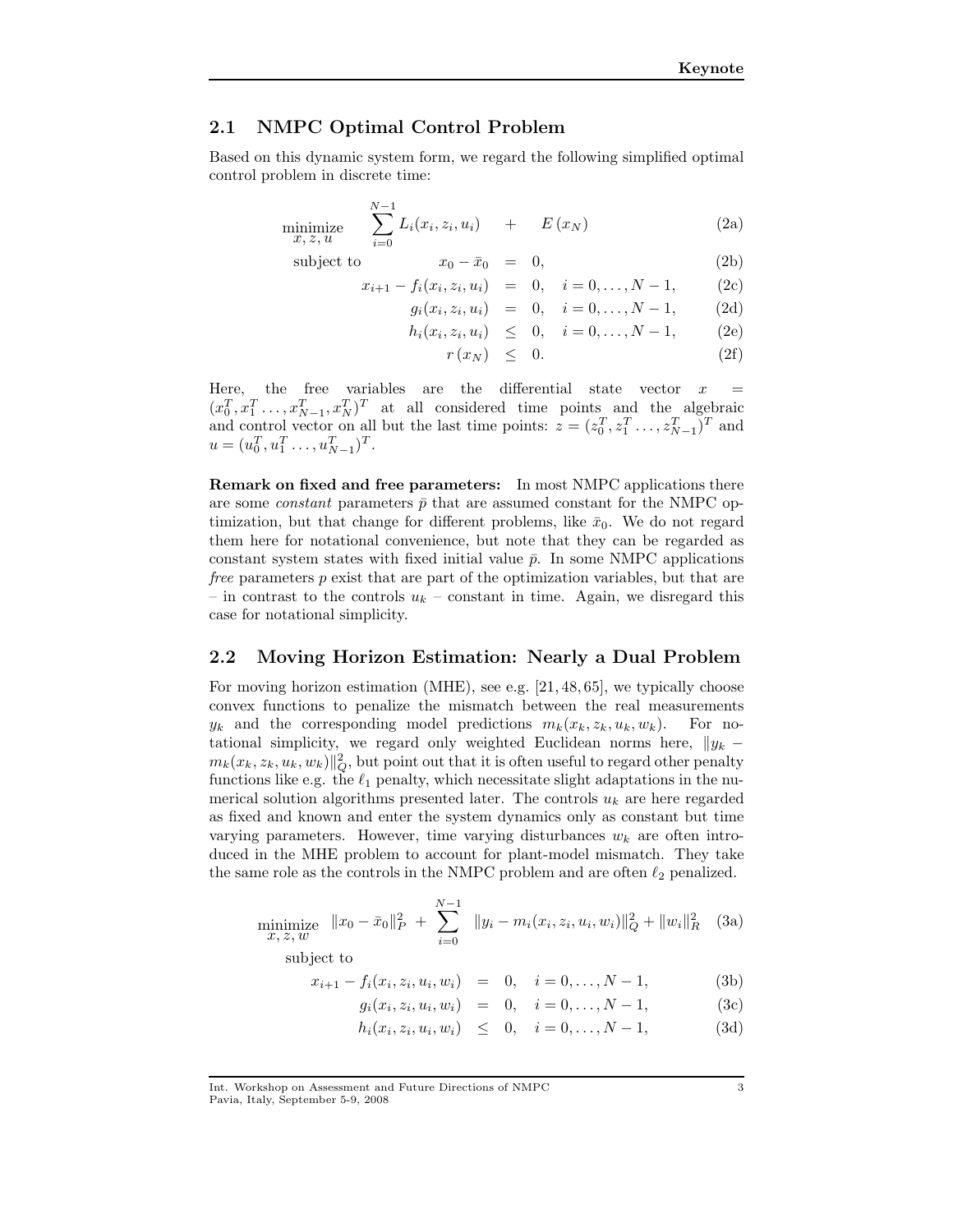Due to the fact that the MHE problem has the same optimal control structure as the NMPC problem, they are often called "dual" to each other, in a slight abuse of terminology. However, the starkest contrast to the NMPC problem is the fact that the MHE problem has a free initial value  $x_0$  and often has a much higher dimensional "control vector"  $w_k$ . This necessitates possibly different linear algebra solvers in the solution procedures described below.

#### 2.3 Sequential vs. Simultaneous Optimal Control

For simplicity of presentation, we will in this subsection only focus on the NMPC problem  $(2a)-(2f)$ . Here, the equality constraints  $(2b)-(2d)$  uniquely determine the variables  $x$  and  $z$  if the vector  $u$  is fixed. Thus, they can be inverted to yield the implicit functions  $\tilde{x}(u)$  and  $\tilde{z}(u)$  that satisfy (2b)-(2d) for all u, by a system simulation. It allows to reduce the optimization problem to

$$
\underset{u}{\text{minimize}} \quad \sum_{i=0}^{N-1} L_i(\tilde{x}_i(u), \tilde{z}_i(u), u_i) \quad + \quad E(\tilde{x}_N(u)) \tag{4a}
$$

subject to  $h_i(\tilde{x}_i(u), \tilde{z}_i(u), u_i) \leq 0, \quad i = 0, ..., N - 1,$  (4b)

 $r\left(\tilde{x}_N(u)\right) \leq 0.$  (4c)

This problem has a strongly reduced variable space compared to the original problem, and it is thus an appealing idea to use the reduced problem within an optimization procedure. This gives rise to the so called "sequential" approach to optimal control problems, where in each optimization iteration the two steps, system simulation and optimization, are performed sequentially, one after the other. This approach emerged early in the nonlinear optimal control literature [50].

In contrast to the sequential approach, the so called "simultaneous" approach addresses the full nonlinear program as stated above in  $(2a)-(2f)$  directly by a Newton type optimization algorithm, i.e., optimization and simulation are performed simultaneously. It comes in the form of direct collocation methods [3, 59, 64] as well as in form of direct multiple shooting [9, 39].

The optimization problem of the sequential approach has much less variables, but also less structure in the linear subproblems than the simultaneous approach (an interesting structure preserving sequential algorithm was however presented in [58]). Even more important, the Newton type optimization procedure behaves quite differently for both approaches: typically, faster local convergence rates are observed for the simultaneous approach, in particular for unstable or highly nonlinear systems, because – intuitively speaking – the nonlinearity is equally distributed over the nodes.

## 3 Newton Type Optimization

Newton's method for solution of a nonlinear equation  $R(W) = 0$  starts with an initial guess  $W^0$  and generates a series of iterates  $W^k$  that each solves a linearization of the system at the previous iterate, i.e., for given  $W^k$  the next iterate  $W^{k+1}$  shall satisfy  $R(W^k) + \nabla R(W^k)T(W^{k+1} - W^k) = 0$ . The hope is that the linearizations – that can be solved w.r.t.  $W^{k+1}$  by standard linear algebra tools – are sufficiently good approximations of the original nonlinear system

Int. Workshop on Assessment and Future Directions of NMPC Pavia, Italy, September 5-9, 2008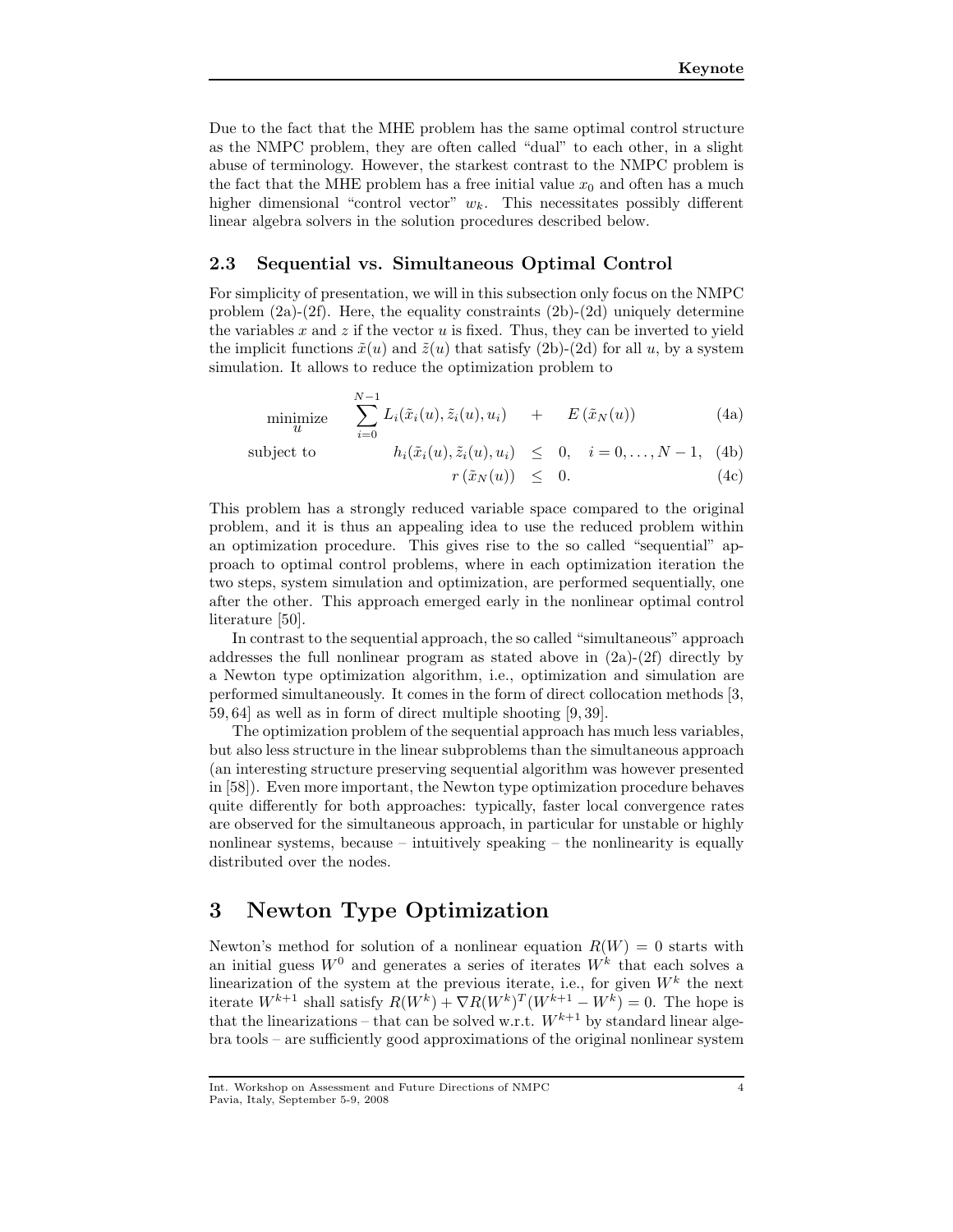and that the iterates converge towards a solution  $W^*$ . Newton's method has locally a quadratic convergence rate, which is as fast as making any numerical analyst happy. If the Jacobian  $\nabla R(W^k)^T$  is not computed or inverted exactly, this leads to slower convergence rates, but cheaper iterations, and gives rise to the larger class of "Newton type methods". An excellent overview of the field is given in [13]. But how are these ideas generalized to nonlinear optimization?

The NMPC and MHE problems as stated above are specially structured cases of a generic nonlinear program (NLP) that has the form

$$
\begin{array}{ll}\text{minimize} \ \ F(X) \quad \text{s.t.} \quad \left\{ \begin{array}{ll} G(X) & = & 0 \\ H(X) & \leq & 0 \end{array} \right. \end{array} \tag{5}
$$

Under mild assumptions, any locally optimal solution  $X^*$  of this problem has to satisfy the famous Karush-Kuhn-Tucker (KKT) conditions: there exist multiplier vectors  $\lambda^*$  and  $\mu^*$  so that the following equations hold:

$$
\nabla_X \mathcal{L}(X^*, \lambda^*, \mu^*) = 0 \tag{6a}
$$

$$
G(X^*) = 0 \tag{6b}
$$

$$
0 \geq H(X^*) \quad \perp \quad \mu^* \geq 0. \tag{6c}
$$

Here we have used the definition of the Lagrange function

$$
\mathcal{L}(X,\lambda,\mu) = F(X) + G(X)^T \lambda + H(X)^T \mu \tag{7}
$$

and the symbol  $\perp$  between the two vector valued inequalities in Eq. (6c) states that also the complementarity condition

$$
H_i(X^*) \mu_i^* = 0, \quad i = 1, \dots, n_H,
$$
\n(8)

shall hold. All Newton type optimization methods try to find a point satisfying these conditions by using successive linearizations of the problem functions. Major differences exist, however, on how to treat the last condition (6c) that is due to the inequality constraints, and the two big families are Sequential Quadratic Programming (SQP) type methods and Interior Point (IP) methods.

#### 3.1 Sequential Quadratic Programming

A first variant to iteratively solve the KKT system is to linearize all nonlinear functions appearing in Eqs.  $(6a)–(6c)$ . It turns out that the resulting linear complementarity system can be interpreted as the KKT conditions of a quadratic program (QP)

$$
\begin{array}{ll}\text{minimize} \ \ F_{\text{QP}}^k(X) \quad \text{s.t.} \quad \left\{ \begin{array}{lcl} G(X^k) + \nabla G(X^k)^T (X - X^k) & = & 0 \\ H(X^k) + \nabla H(X^k)^T (X - X^k) & \leq & 0 \end{array} \right. \end{array} \tag{9}
$$

with objective function

$$
F_{\rm QP}^k(X) = \nabla F(X^k)^T X + \frac{1}{2} (X - X^k)^T \nabla_X^2 \mathcal{L}(X^k, \lambda^k, \mu^k)(X - X^k).
$$
 (10)

In the case that the so called Hessian matrix  $\nabla_X^2 \mathcal{L}(X^k, \lambda^k, \mu^k)$  is positive semidefinite, this QP is convex so that global solutions can be found reliably. This

Int. Workshop on Assessment and Future Directions of NMPC Pavia, Italy, September 5-9, 2008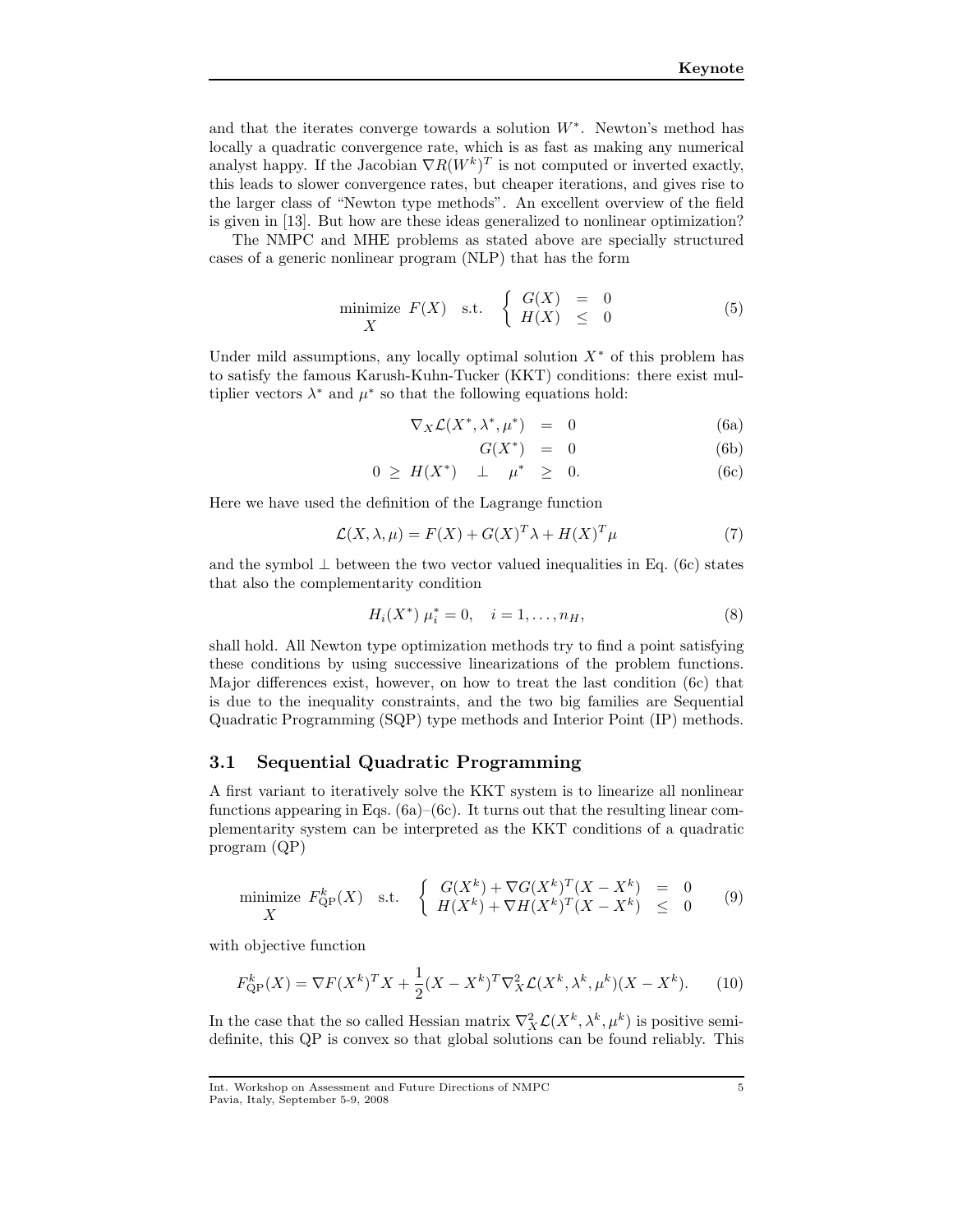general approach to address the nonlinear optimization problem is called Sequential Quadratic Programming (SQP). Apart from the presented "exact Hessian" SQP variant presented above, several other – and much more widely used – SQP variants exist, that make use of inexact Hessian or Jacobian matrices.

#### 3.1.1 Powell's Classical SQP Method

One of the most successfully used SQP variants is due to Powell [47]. It uses exact constraint Jacobians, but replaces the Hessian matrix  $\nabla_X^2 \mathcal{L}(X^k, \lambda^k, \mu^k)$  by an approximation  $A_k$ . Each new Hessian approximation  $A_{k+1}$  is obtained from the previous approximation  $A_k$  by an update formula that uses the difference of the Lagrange gradients,  $\gamma = \nabla_X \mathcal{L}(X^{k+1}, \lambda^{k+1}, \mu^{k+1}) - \nabla_X \mathcal{L}(X^k, \lambda^{k+1}, \mu^{k+1})$ and the step  $\sigma = X^{k+1} - X^k$ . Aim of these "Quasi-Newton" or "Variable-Metric" methods is to collect second order information in  $A_{k+1}$  by satisfying the secant equation  $A_{k+1}\sigma = \gamma$ . The most widely used update formula is the Broyden-Fletcher-Goldfarb-Shanno (BFGS) update  $A_{k+1} = A_k + \gamma \gamma^T/(\gamma^T \sigma)$  –  $A_k \sigma \sigma^T A_k/(\sigma^T A_k \sigma)$ , see e.g. [44]. Quasi-Newton methods can be shown to converge superlinearly under mild conditions, and had a tremendous impact in the field of nonlinear optimization. Successful implementations are the packages NPSOL and SNOPT for general NLPs [27], and MUSCOD-II [39] for optimal control. Note that in this paper we omit all discussion on the usually crucial issue of globalisation strategies, because these are less important in online optimization.

#### 3.1.2 Constrained Gauss-Newton Method

Another particularly successful SQP variant – the Constrained (or Generalized) Gauss-Newton method – is also based on approximations of the Hessian. It is applicable when the objective function is a sum of squares:

$$
F(X) = \frac{1}{2} ||R(X)||_2^2.
$$
 (11)

In this case, the Hessian can be approximated by

$$
A_k = \nabla R(X^k) \nabla R(X^k)^T \tag{12}
$$

and the corresponding QP objective is easily seen to be

$$
F_{\rm QP}^k(X) = \frac{1}{2} ||R(X^k) + \nabla R(X^k)^T (X - X^k)||_2^2
$$
\n(13)

The constrained Gauss-Newton method has only linear convergence but often with a surprisingly fast contraction rate. The contraction rate is fast when the residual norm  $||R(X^*)||$  is small or the problem functions  $R, G, H$  have small second derivatives. It has been developed and extensively investigated by Bock and coworkers, see e.g. [6, 53]. The constrained Gauss-Newton method is implemented in the packages PARFIT [6], FIXFIT [53], and also as one variant within MUSCOD-II [14, 39].

Remark on adjoint based SQP variants: Newton type SQP methods may not only use an approximation of the Hessian, but also of the constraint Jacobians. The most general formulation including inexact inequalities, which is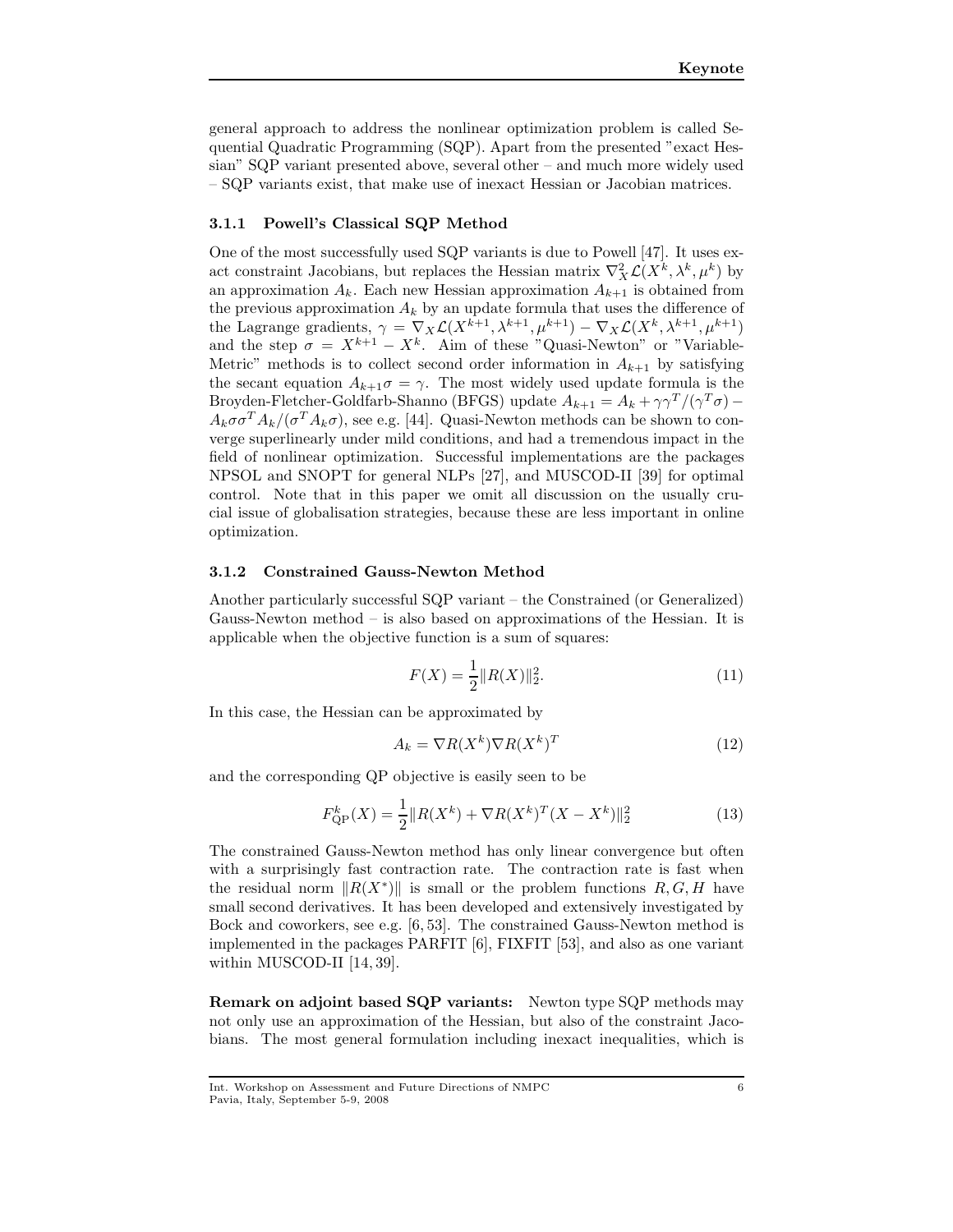originally due to [7] and was analysed in [61], uses approximations  $A_k, B_k, C_k$  of the matrices  $\nabla_X^2 \mathcal{L}(\cdot), \nabla G(X^k), \nabla H(X^k)$ , and a so called "modified gradient"

$$
a_k = \nabla_X \mathcal{L}(X^k, \lambda^k, \mu^k) - B_k \lambda^k - C_k \mu^k \tag{14}
$$

in the QP objective

$$
F_{\text{adjQP}}^k(X) = a_k^T X + \frac{1}{2} (X - X^k)^T A_k (X - X^k).
$$
 (15)

The following QP is solved in each iteration:

$$
\begin{array}{llll}\text{minimize} & F_{\text{adjQP}}^k(X) & \text{s.t.} \quad \left\{ \begin{array}{lcl} G(X^k) + B_k^T(X - X^k) & = & 0 \\ H(X^k) + C_k^T(X - X^k) & \leq & 0. \end{array} \right. \end{array} \tag{16}
$$

It can be shown that using a modified gradient  $a_k$  allows to locally converge to solutions of the original nonlinear NLP even in the presence of inexact inequality constraint Jacobians [7, 20, 61]. A crucial ingredient of the adjoint based SQP scheme is the fact that the Lagrange gradient needed for  $a_k$  in (14) can be evaluated efficiently by adjoint based techniques or, equivalently, by the reverse mode of automatic differentiation [30]. Adjoint based SQP schemes are at the core of the multi-level real-time iterations described in Section 6.1. Even quasi Newton update schemes can be used in order to approximate the Jacobians [32].

#### 3.2 Interior Point Methods

In contrast to SQP methods, an alternative way to address the solution of the KKT system is to replace the last nonsmooth KKT condition in Eq. (6c) by a smooth nonlinear approximation, with  $\tau > 0$ :

$$
\nabla_X \mathcal{L}(X^*, \lambda^*, \mu^*) = 0 \tag{17a}
$$

$$
G(X^*) = 0 \tag{17b}
$$

$$
H_i(X^*) \mu_i^* = \tau, \quad i = 1, \dots, n_H. \tag{17c}
$$

This system is then solved with Newton's method. The obtained solution is not a solution to the original problem, but to the problem

minimize 
$$
F(X) - \tau \sum_{i=1}^{n_H} \log(-H_i(X))
$$
 s.t.  $G(X) = 0.$  (18)

Thus, the solution is in the interior of the set described by the inequality constraints, and closer to the true solution the smaller  $\tau$  gets. The crucial feature of the family of "interior point methods" is the fact that, once a solution for a given  $\tau$  is found, the parameter  $\tau$  can be reduced by a constant factor without jeopardising convergence of Newton's method. After only a limited number of Newton iterations a quite accurate solution of the original NLP is obtained. We refer to the excellent textbooks [10, 63] for details. A widely used implementation of nonlinear Interior Point methods is the open source code IPOPT [60].

Int. Workshop on Assessment and Future Directions of NMPC Pavia, Italy, September 5-9, 2008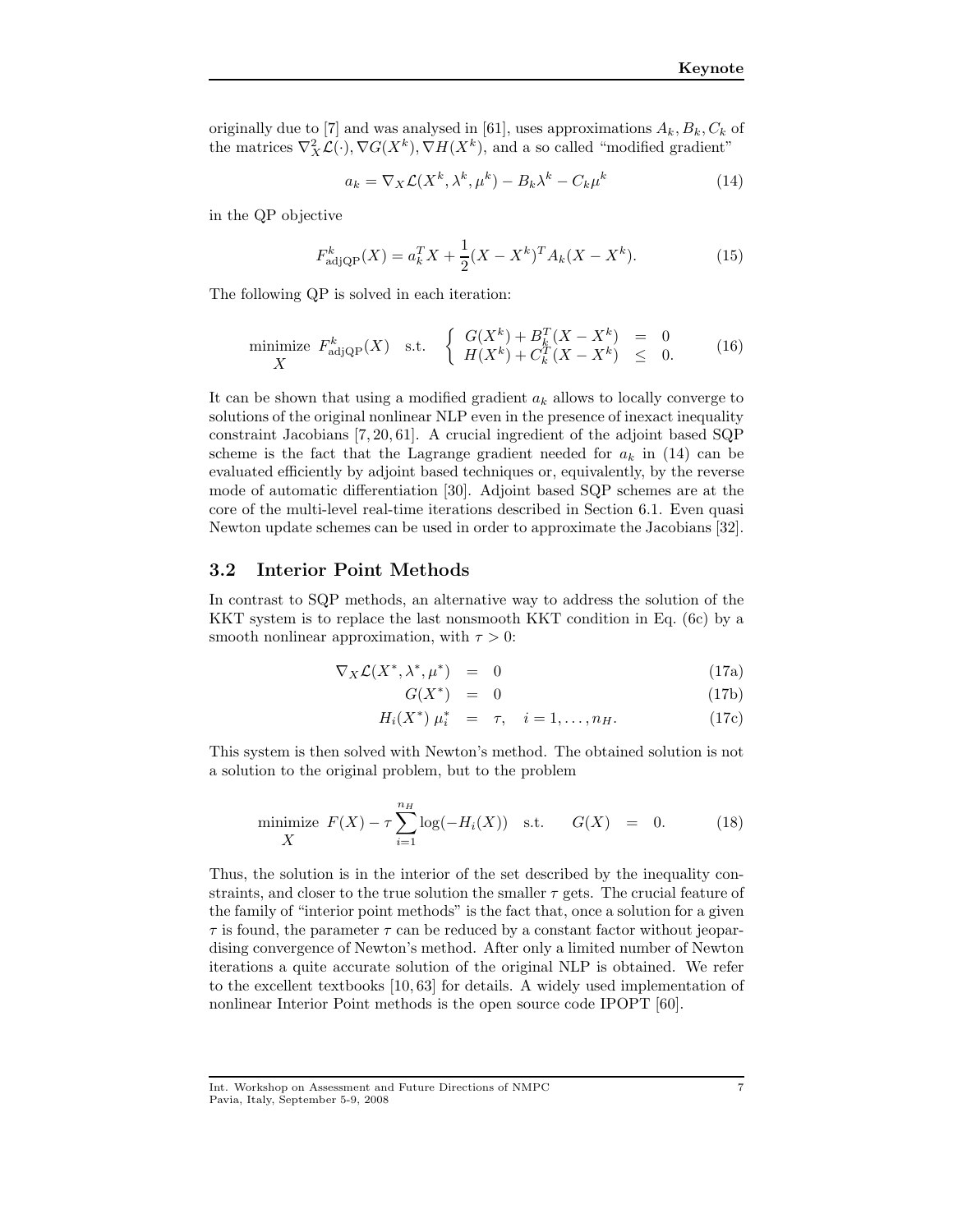Remark on the structure of the linear subproblems: It is interesting to note that the linearization of the smoothed KKT system (17a)-(17c) is a linear system that is equivalent – after elimination of the variable  $\mu^{k+1}$  – to the KKT conditions of an equality constrained quadratic program. It is important to remark that most structure exploiting features of SQP type methods also have an equivalent in IP methods, like globalisation strategies, use of adjoints, structure preserving linear algebra, etc., and we will mention them when applicable.

Remark on Ohtsuka's inequality treatment: An interesting treatment of inequality constraints that is similar to interior point methods was proposed and successfully used in the context of NMPC by Ohtsuka [45]. He proposes to approximate the inequality constrained NLP (5) by a formulation

minimize 
$$
F(X) - \tau \sum_{i=1}^{n_H} Y_i
$$
 s.t. 
$$
\begin{cases} G(X) = 0 \\ H_i(X) + Y_i^2 = 0, i = 1, ..., n_H. \end{cases}
$$
 (19)

which is equivalent to

minimize 
$$
F(X) - \tau \sum_{i=1}^{n_H} \sqrt{-H_i(X)}
$$
 s.t.  $G(X) = 0.$  (20)

This barrier is not self-concordant and does not connect easily to the dualtiy theory of interior-point methods, but we will nevertheless call this approach a variant of IP methods in this paper.

## 4 Numerical Optimal Control

When Newton type optimization strategies are applied to the optimal control problem  $(2a)-(2f)$ , the first question is, if a simultaneous or a sequential approach is used. In the case of a sequential approach, where all state variables  $x, z$  are eliminated and the optimization routine only sees the control variables  $u$ , the specific optimal control problem structure plays a minor role. Thus, often an off-the-shelf code for nonlinear optimization can be used. This makes practical implementation very easy and is a major reason why the sequential approach is used by many practitioners. It is in strong contrast to the simultaneous approach, that addresses the optimal control problem  $(2a)-(2f)$  in the full variable space  $x, z, u$ , and thus allows – and necessitates – to exploit the specific problem structure. In all Newton type optimization routines there are two crucial and often costly computational steps, namely (a) Derivative Computation and (b) Solution of the Quadratic Subproblems. In both areas, specific structures can be exploited. In this paper we will focus on (b), the solution of the QPs, but add suitable remarks on how to treat derivative computations when necessary.

### 4.1 The Linearized Optimal Control Problem

Let us regard the linearization of the optimal control problem (2a)-(2f) within an SQP method, which is a structured QP. It turns out that due to the dynamic system structure the Hessian of the Lagrangian function has the same separable

Int. Workshop on Assessment and Future Directions of NMPC Pavia, Italy, September 5-9, 2008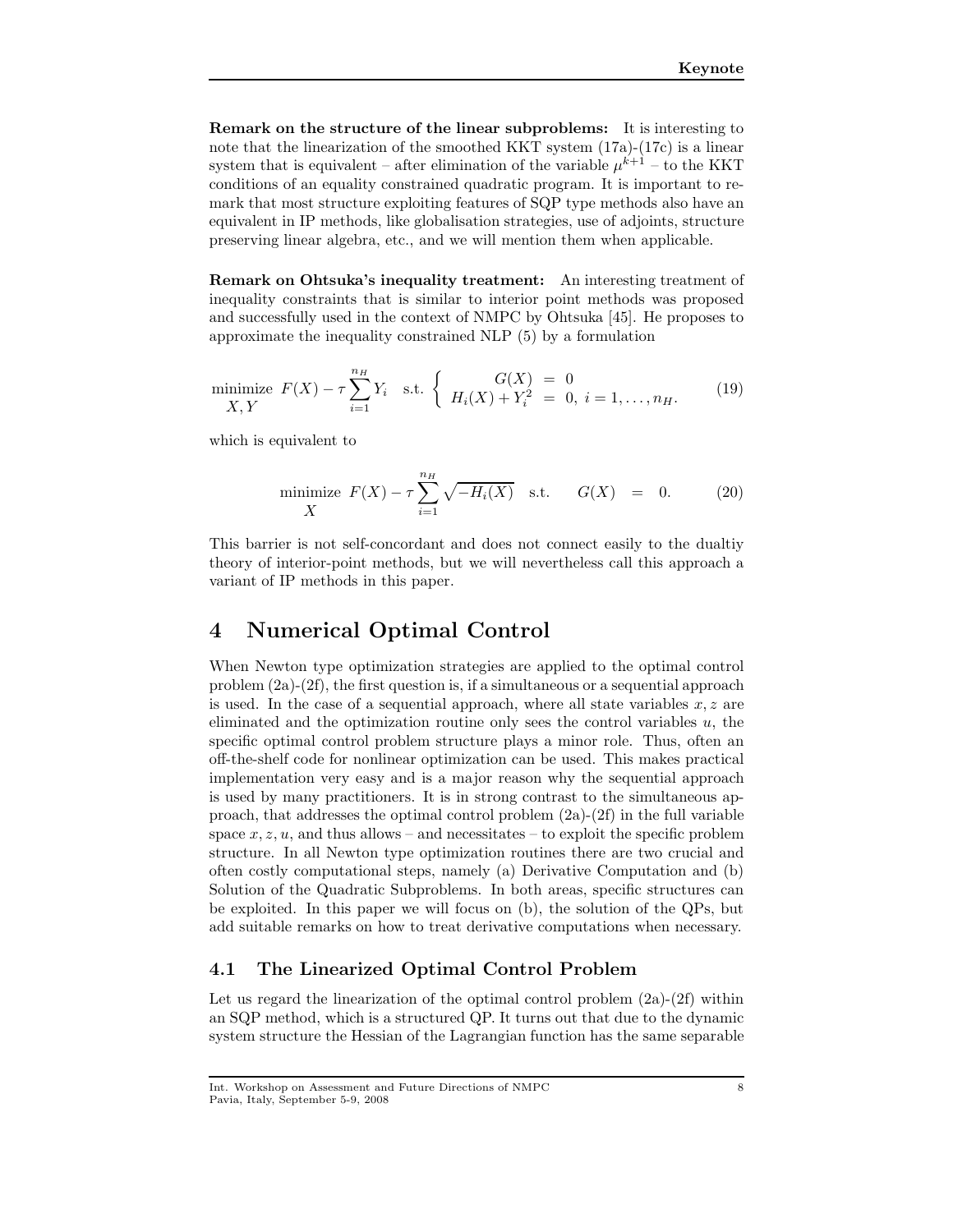structure as the Hessian of the original objective function (2a), so that the quadratic QP objective is still representable as a sum of linear-quadratic stage costs, which was first observed by Bock and Plitt [9]. Thus, the QP subproblem has the following form, where we left out the SQP iteration index  $k$  for notational simplicity, and where the summands of the objective each are linear-quadratic.

$$
\underset{x, z, u}{\text{minimize}} \quad \sum_{i=0}^{N-1} L_{\text{QP},i}(x_i, z_i, u_i) + E_{\text{QP}}(x_N) \tag{21a}
$$

subject to 
$$
x_0 - \bar{x}_0 = 0,
$$
 (21b)

$$
x_{i+1} - f'_i - F_i^x x_i - F_i^z z_i - F_i^u u_i = 0, \quad i = 0, \dots, N - 1, \quad (21c)
$$

$$
g'_i + G_i^x x_i + G_i^z z_i + G_i^u u_i = 0, \quad i = 0, ..., N - 1,
$$
 (21d)  

$$
h'_i + H^x x_i + H^z z_i + H^u u_i \leq 0, \quad i = 0, N - 1
$$
 (21e)

$$
h'_{i} + H_{i}^{x} x_{i} + H_{i}^{z} z_{i} + H_{i}^{u} u_{i} \leq 0, \quad i = 0, ..., N - 1, \quad (21e)
$$
  

$$
r' + Rx_{N} \leq 0. \quad (21f)
$$

When the linear algebra within the QP solution is concerned, the dynamic system structure can be exploited in different ways.

Remark on high rank Hessian updates: The fact that the Hessian matrix of the optimal control problem is block diagonal does not only allow to write down the objective (21a) in a separable form and exploit this sparsity in the linear algebra; when quasi Newton Hessian update methods are used, it also allows to perform "partitioned variable metric" or "high rank updates" of the Hessian, by updating all Hessian blocks separately [9, 31].

### 4.2 Elimination of Algebraic Variables

We consider now several algorithmic building blocks helping to solve the QP problem (21a)-(21f). Let us first regard Eq. (21d). Due to our assumptions in the problem statement of (2a)-(2f), we know that the Jacobian matrix  $G_i^z$  is invertible. Thus, Eq. (21d) can directly be inverted by a factorization of the matrix  $G_i^z$ , yielding an explicit expression for  $z_i$ :

$$
z_i = -\left(G_i^z\right)^{-1} \left[g_i' + G_i^x x_i + G_i^u u_i\right]
$$
\n(22)

Note that the matrix  $G_i^z$  is often sparse and might best be factorized by a direct sparse solver. Once this factorization is performed, it is possible to reduce problem  $(21a)-(21f)$  to a smaller scale QP in the variables x and u only, which has the following form:

$$
\underset{x, u}{\text{minimize}} \quad \sum_{i=0}^{N-1} L_{\text{redQP}, i}(x_i, u_i) + E_{\text{QP}}(x_N) \tag{23a}
$$

subject to  $x_0 - \bar{x}_0 = 0,$  (23b)

$$
x_{i+1} - c_i - A_i x_i - B_i u_i = 0, \quad i = 0, \dots, N - 1, \quad (23c)
$$

$$
\bar{h}_i + \bar{H}_i^x x_i + \bar{H}_i^u u_i \leq 0, \quad i = 0, \dots, N - 1, \quad (23d)
$$

$$
r' + Rx_N \leq 0. \tag{23e}
$$

This partially reduced QP can be post-processed either by a condensing or a band structure exploiting strategy.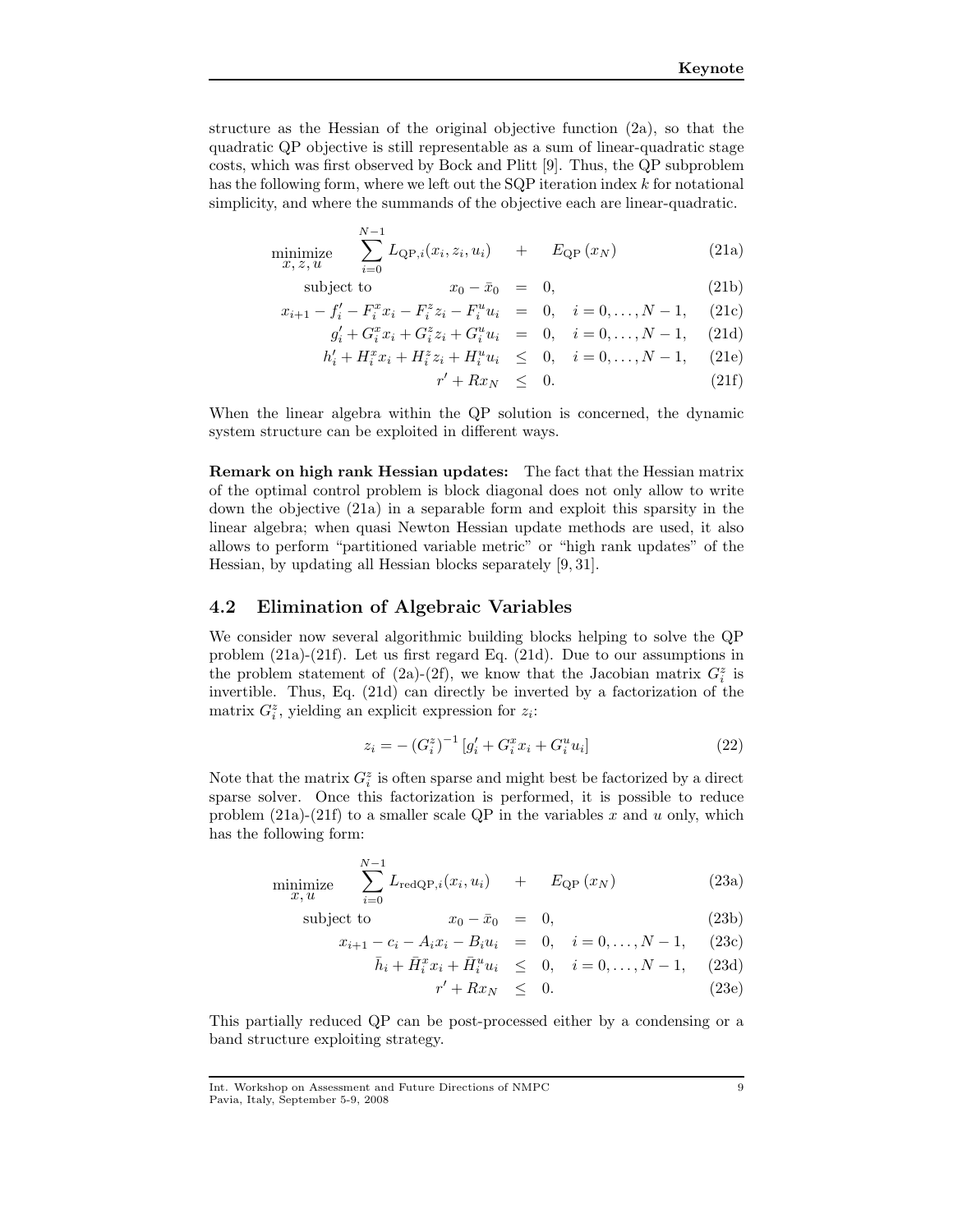Remark on Leineweber's Partially Reduced SQP Method: In the context of a direct multiple shooting method, the evaluation of the Jacobian matrices  $F_i^x, F_i^z, F_i^u$  in (21c) is a very CPU intensive step. Given the fact that finally only the reduced matrices  $A_i$  and  $B_i$  are needed in the reduced QP, Leineweber [39] proposed a partially reduced SQP method that never computes the matrices needed in the QP (21a)-(21f). Instead, it first performs the sparse matrix factorization of  $G_i^z$  needed for elimination of the variables  $z_i$  via Eq. (22), and then it computes the matrices  $A_i$  and  $B_i$  directly as directional derivatives of  $f_i(x_i, z_i, u_i)$ :

$$
A_i = \frac{\partial f_i(\cdot)}{\partial(x, z, u)} \left[ -\left( G_i^z \right)^{-1} G_i^x \right] \quad \text{and} \quad B_i = \frac{\partial f_i(\cdot)}{\partial(x, z, u)} \left[ -\left( G_i^z \right)^{-1} G_i^u \right]. \tag{24}
$$

This allows to reduce the computational burden significantly in case of many algebraic variables  $z_i$  and expensive evaluation of  $f_i$ .

#### 4.3 Condensing

In order to see how the variable space of a QP can be reduced further in a very simple way, let us recall that it was possible to reduce the large scale NLP via a nonlinear system simulation in the sequential approach. The basic idea of the "condensing" approach that was first proposed by Bock and Plitt [9] is to use the same fact, but apply it only to the linearized dynamic system. For this aim let us note that Eqs. (23b) and (23c) describe nothing else than a linear time varying discrete time system, and that for fixed  $u$  the values for  $x$  can easily be obtained by a forward simulation of the linear dynamics. Hence, the vector  $x$  is completely determined by the vector u and the given initial state  $\bar{x}_0$ . Therefore, the states can be eliminated from the linearized problem resulting in a smaller, but dense quadratic program of the form

$$
\underset{u}{\text{minimize}} \quad f_{\text{condQP},i}(\bar{x}_0, u) \tag{25a}
$$

subject to 
$$
\bar{r} + \bar{R}^{x_0}\bar{x}_0 + \bar{R}^u u \leq 0. \qquad (25b)
$$

Here, the inequalities (25b) contain both types of the original inequalities, (23d) and (23e), in "condensed" form. If the dimension of the vector  $u =$  $(u_0^T, u_1^T, \ldots, u_{N-1}^T)^T$  is not too large, this QP can be solved fast using dense general purpose  $QP$  solvers. By doing so, the cost of solving one  $QP$  subproblem grows with  $O(N^3 n_u^3)$ , i.e. cubically with the horizon length N.

Remark on Schlöder's Reduction Trick: In the context of direct multiple shooting methods, the generation of the matrices  $A_i$  and  $B_i$  in (23c) is expensive if the differential state dimension  $n_x$  is large. It needs  $O(N(n_x + n_u))$  stage wise directional derivatives. We might instead, as in Leineweber's partially reduced SQP method, directly compute the quantities needed in the objective and the constraints of the condensed QP (25a)-(25b). This idea was first proposed by Schlöder [53], in the context of the Generalized Gauss-Newton method. The method is implemented in the codes FIXFIT [53] and MSOPT [52]. It is only advantageous for large state but small control dimensions  $(n_u \ll n_x)$ , and it

Int. Workshop on Assessment and Future Directions of NMPC Pavia, Italy, September 5-9, 2008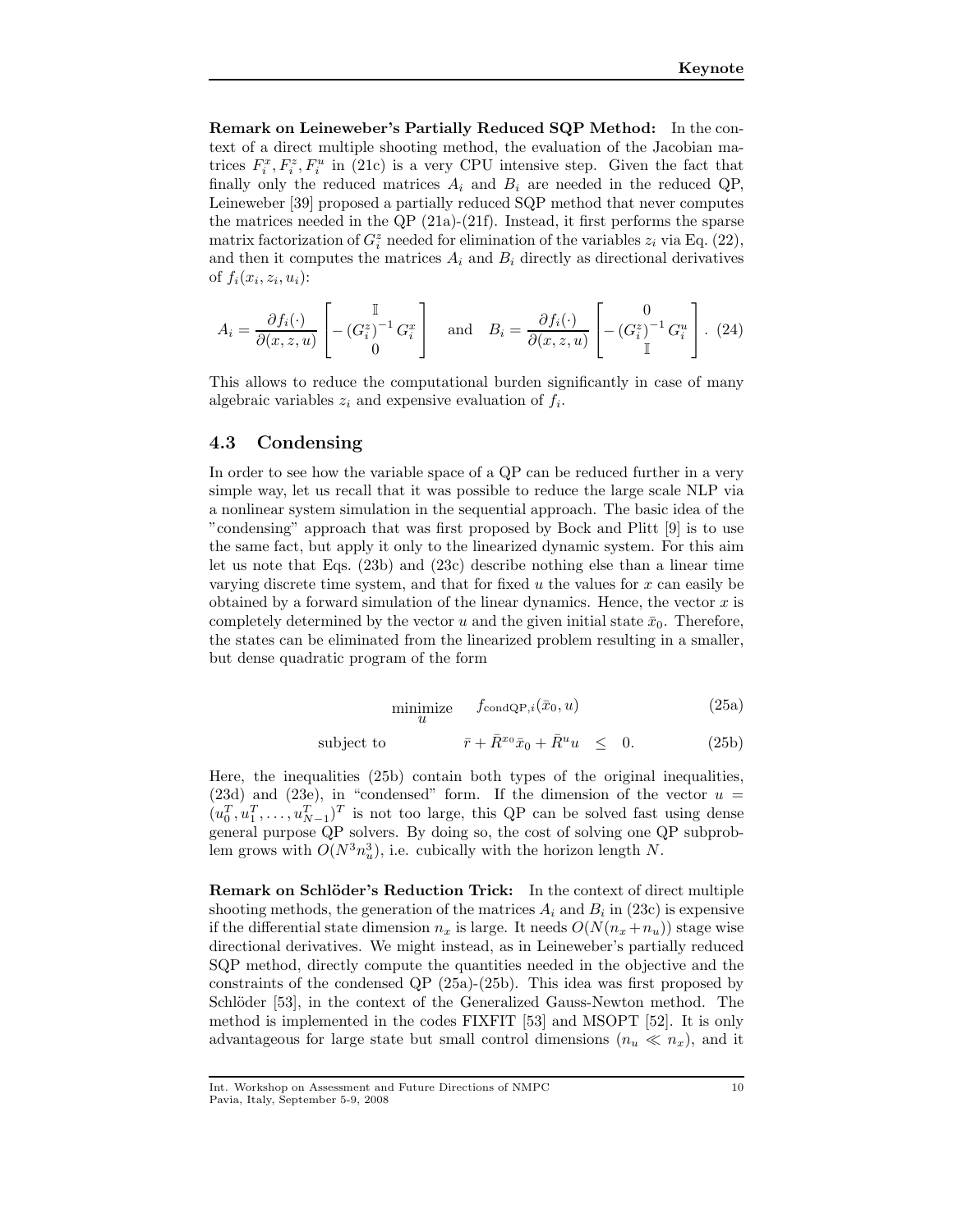exploits the fact that the initial value  $x_0$  is fixed in the NMPC problem. Thus, it offers no advantages in the MHE problem where the initial value is free for optimization.

#### 4.4 Band Structure Exploiting Riccati Based Solutions

Instead of condensing the linearized problem, one can opt to keep the constraints (23b) and (23c) and the variables x as unknowns in the QP. To sketch the idea, let us regard a QP without the inequalities (23d) and (23e). The KKT conditions of this equality constrained QP (23a)-(23c) in the primal and dual variables  $w = (\lambda_0^T, x_0^T, u_0^T, \lambda_1^T, x_1^T, u_1^T, \dots, \lambda_N^T, x_N^T)^T$  are a symmetric linear system  $Mw = b$  with KKT matrix

$$
M = \begin{bmatrix} \mathbb{I} & & & \\ \mathbb{I} & Q_0 & S_0 & -A_0^T \\ & S_0^T & R_0 & -B_0^T \\ & -A_0 & -B_0 & \ddots & \\ & & \mathbb{I} & Q_N \end{bmatrix} \tag{26}
$$

The almost block diagonal structure of this linear system allows it to be efficiently factorized by a (discrete time) Riccati recursion. This was shown for optimal control problems within an active set framework in [29] and within an interior point framework in [56]. For linear model predictive control, Riccati based solutions are described in [35, 49]. The cost of this factorization, which is usually dominating the cost for solving the QP, is  $O(N(n_x + n_u)^3)$ . The cost grows only linearly with the horizon length  $N$ , in contrast to condensing with its cubic growth  $O(N^3 n_u^3)$ . This makes the Riccati method favorable for larger horizon lengths N and when  $n_x \approx n_u$ . A Riccati based factorization is particularly advantageous for the MHE problem where the dimension of the "controls" w is typically as big as the state dimension.

Remark on direct or iterative sparse solvers: Note that it is not necessary to use a Riccati based solution in order to obtain the complexity  $O(N(n_x + n_u)^3)$ , but that this can also be achieved by using a direct sparse solver, as e.g. done in the general purpose and open-source NLP package IPOPT [60]. Also, iterative linear solvers might be used.

Remark on Tenny's Feasibility Perturbed SQP Method: An interesting method for optimal control and NMPC was proposed by Tenny, Wright and Rawlings [58], who regard a simultaneous formulation within an SQP type framework, but "perturb" the result of each SQP iteration in order to make the state trajectory consistent, i.e., they close all nonlinear continuity conditions (2c). This can be done by a simple "open loop" forward simulation of the system given the new controls, or by more complex "closed loop" simulations. In the open loop variant, this is nearly a sequential approach and performs, if exact Hessians are used, even the same SQP iterations. But it differs in one important aspect: it allows to exploit the same sparsity structure as a simultaneous approach, e.g. full space derivative computation, Riccati based linear algebra, or high rank updates for the block structured Hessian [9]. This makes it

Int. Workshop on Assessment and Future Directions of NMPC Pavia, Italy, September 5-9, 2008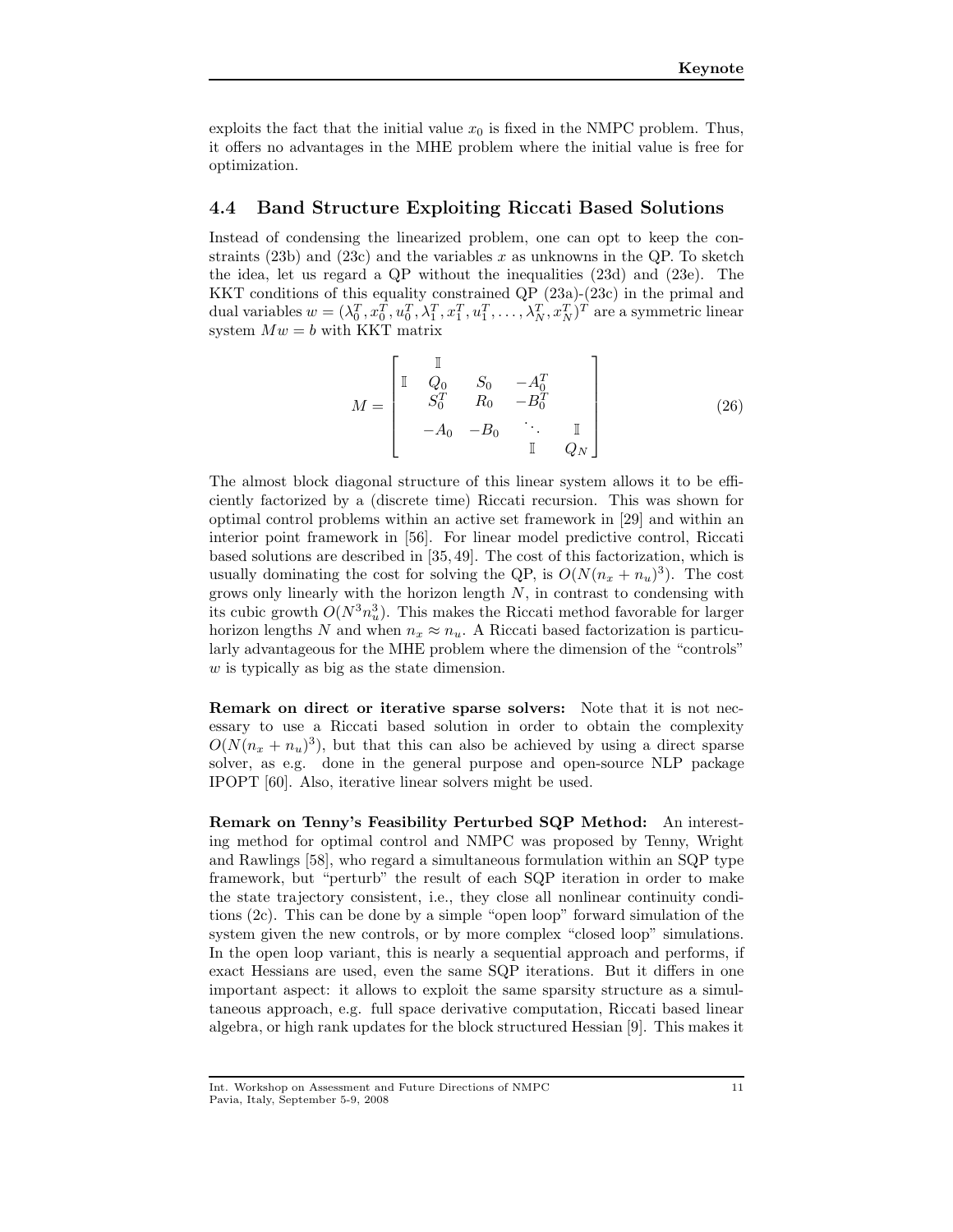an interesting cross-over between typical features of sequential and simultaneous methods.

### 4.5 A Classification of Optimal Control Methods

It is an interesting exercise to try to classify Newton type optimal control algorithms. Let us have a look at how nonlinear optimal control algorithms perform their major algorithmic components, each of which comes in several variants:

- (a) Treatment of Inequalities: Nonlinear IP vs. SQP
- (b) Nonlinear Iterations: Simultaneous vs. Sequential
- (c) Derivative Computations: Full vs. Reduced
- (d) Linear Algebra: Banded vs. Condensing

In the last two of these categories, we observe that the first variants each exploit the specific structures of the simultaneous approach, while the second variant reduces the variable space to the one of the sequential approach. Note that reduced derivatives imply condensed linear algebra, so the combination [Reduced,Banded] is excluded. In the first category, we might sometimes distinguish two variants of SQP methods, depending on how they solve their underlying QP problems, via active set QP solvers (SQP-AS) or via interior point methods (SQP-IP).

Based on these four categories, each with two alternatives, and one combination excluded, we obtain seven possible combinations. In these categories, the classical single shooting method [50] could be classified as [SQP,Sequential,Reduced] or as [SQP,Sequential,Full,Condensing] because some variants compute directly the reduced derivatives  $\bar{R}^u$  in (25b), while others compute first the matrices  $A_i$  and  $B_i$  in (23c) and condense then. Tenny's feasibility perturbed SQP method [58] could be classified as [SQP,Sequential,Full,Banded], and Bock's multiple shooting [9] as well as the classical reduced SQP collocation methods [2, 3, 59] as [SQP,Simultaneous,Full,Condensing]. The band structure exploiting SQP variants from Steinbach [56] and Franke [26] are classified as [SQP-IP,Simultaneous,Full,Banded], while the widely used interior point direct collocation method in conjunction with IPOPT by Biegler and Wächter [60] as [IP, Simultaneous, Full, Banded]. The reduced Gauss-Newton method of Schlöder [53] would here be classified as [SQP, Simultaneous, Reduced].

### 5 Online Initialization and NLP Sensitivities

For exploiting the fact that NMPC requires the solution of a whole sequence of "neighboring" NLPs and not just a number of stand-alone problems, we have first the possibility to initialize subsequent problems efficiently based on previous information. In this section we introduce several concepts for such initializations, in particular the important concept of NLP sensitivities. On the other hand, in Section 6 we will give an overview of specially tailored *online algo*rithms for approximately solving each NLP, that deliver on purpose inaccurate solutions and postpone calculations from one problem to the next.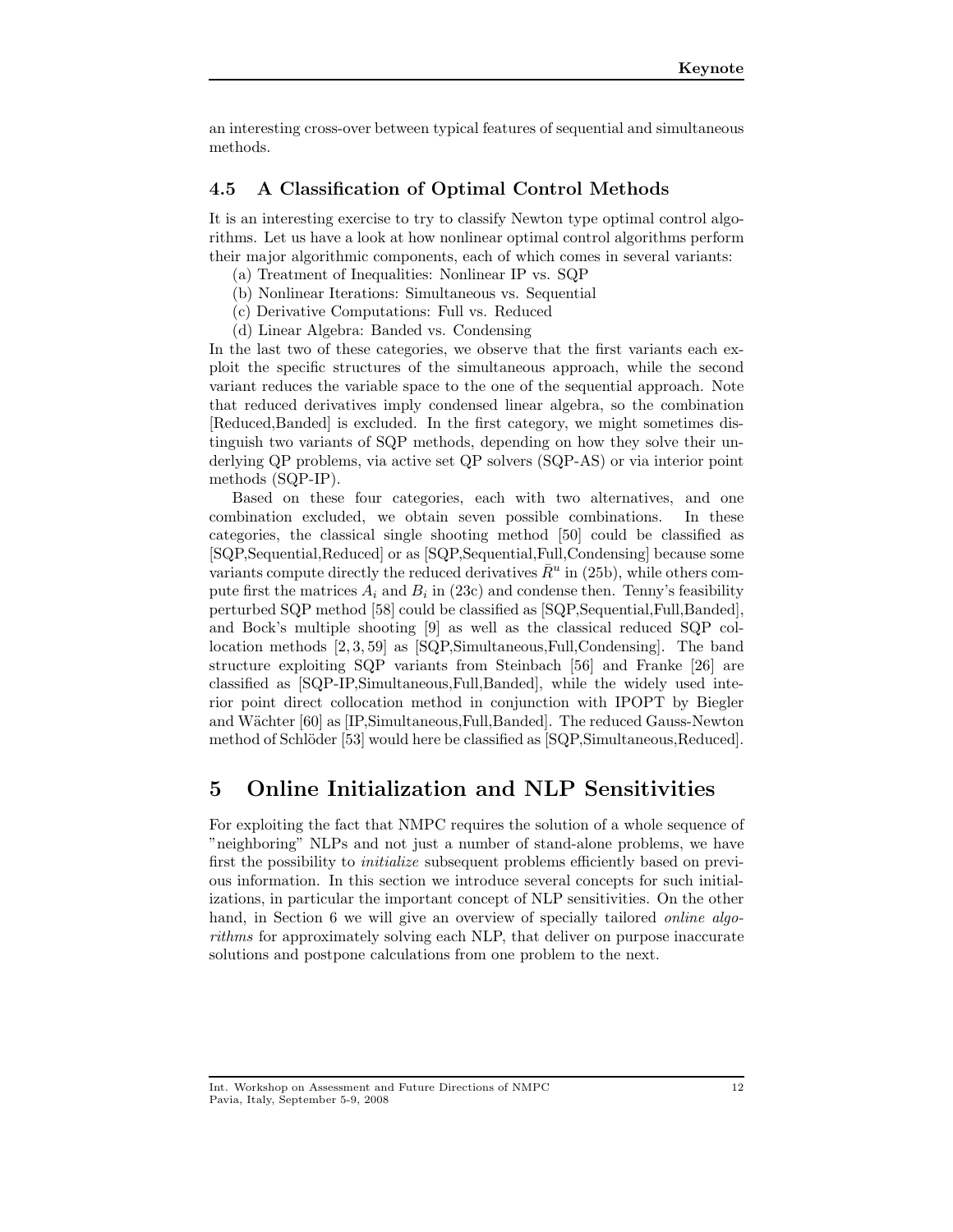#### 5.1 Shift Initialization

A first and obvious way to transfer solution information from one solved NMPC problem to the initialization of the next one is based on the principle of optimality of subarcs, also called the dynamic programming principle. It states the following: Let us assume we have computed an optimal solution  $(x_0^*, z_0^*, u_0^*, x_1^*, z_1^*, u_1^*, \ldots, x_N^*)$  of the NMPC problem (2a)-(2f) starting with initial value  $\bar{x}_0$ . If we regard a shortened NMPC problem without the first interval, which starts with the initial value  $\bar{x}_1$  chosen to be  $x_1^*$ , then for this shortened problem the vector  $(x_1^*, z_1^*, u_1^*, \ldots, x_N^*)$  is the optimal solution.

Based on the expectation that the measured or observed true initial value for the shortened NMPC problem differs not much from  $x_1^*$  – i.e. we believe our prediction model and expect no disturbances – this "shrinking" horizon initialization is canonical, and it is used in MPC of batch or finite time processes, see e.g. [15, 34].

However, in the case of moving (finite) horizon problems, the horizon is not only shortened by removing the first interval, but also prolonged at the end by appending a new terminal interval – i.e. the horizon is moved forward in time. In the moving horizon case, the principle of optimality is thus not strictly applicable, and we have to think about how to initialize the appended new variables  $z_N, u_N, x_{N+1}$ . Often, they are obtained by setting  $u_N := u_{N-1}$ or setting  $u_N$  as the steady state control. The states  $z_N$  and  $x_{N+1}$  are then obtained by forward simulation. This transformation of the variables from one problem to the next is called "shift initialization". It is not as canonical as the "shrinking horizon" case, because the shifted solution is not optimal for the new undisturbed problem. However, in the case of long horizon lengths  $N$  we can expect the shifted solution to be a good initial guess for the new solution. Moreover, for most NMPC schemes with stability guarantee (for an overview see e.g. [42]) there exists a canonical choice of  $u<sub>N</sub>$  that implies feasibility (but not optimality) of the shifted solution for the new, undisturbed problem. The shift initialization is very often used e.g. in [4, 19, 41, 43].

A comparison of shifted vs. non-shifted initializations was performed in [8] with the result that for autonomous NMPC problems that shall regulate a system to steady state, there is usually no advantage of a shift initialization compared to the "primitive" warm start initialization that leaves the variables at the previous solution. In the extreme case of short horizon lengths, it turns out to be even advantageous NOT to shift the previous solution, as subsequent solutions are less dominated by the initial values than by the terminal conditions. On the other hand, shift initialization are a crucial prerequisite in periodic tracking applications [19] and whenever the system or cost function are not autonomous.

#### 5.2 Parametric Sensitivities

In the shift initialization discussed above we did assume that the new initial value corresponds to the model prediction. This is of course never the case, because exactly the fact that the initial state is subject to disturbances motivates the use of MPC. By far the most important change from one optimization problem to the next one are thus the unpredictable changes in the initial value. Is there anything we can do about this in the initialization of a new problem?

It turns out that we can, if we use the concept of parametric NLP sensitivities

Int. Workshop on Assessment and Future Directions of NMPC Pavia, Italy, September 5-9, 2008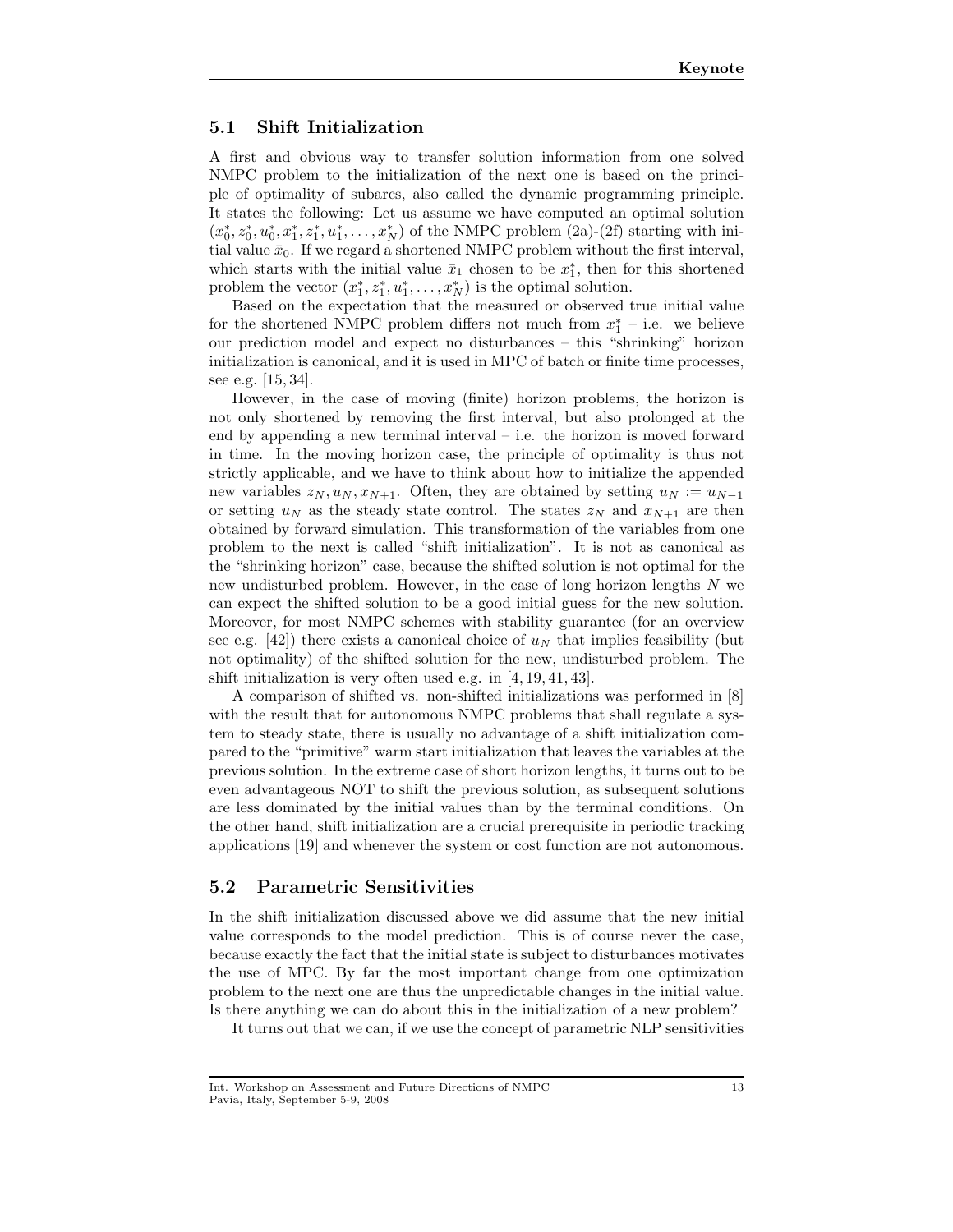to construct a new initial guess. To illustrate the idea, let us first regard the parametric root finding problem  $R(\bar{x}_0, W) = 0$  that results from the necessary optimality conditions of an IP method, i.e. the system  $(17a)$ – $(17c)$  in variables  $W = (X, \lambda, \mu)$ . In the NMPC context, this system depends on the uncertain initial value  $\bar{x}_0$ . We denote the solution manifold by  $W^*(\bar{x}_0)$ . When we know the solution  $W = W^*(\bar{x}_0)$  for a previous initial value  $\bar{x}_0$  and want to compute the solution for a new initial value  $\bar{x}'_0$ , then a good solution predictor for  $\hat{W}^*(\bar{x}'_0)$  is provided by  $W' = W + \frac{dW^*}{d\bar{x}_0}(\bar{x}_0)(\bar{x}'_0 - \bar{x}_0)$  where  $\frac{dW^*}{d\bar{x}_0}(\bar{x}_0)$  is given by the implicit function theorem. An important practical observation is that an approximate tangential predictor can also be obtained when it is computed at a point W that does not exactly lie on the solution manifold. This more general predictor is given by the formula

$$
W' = W - \left(\frac{\partial R}{\partial W}(\bar{x}_0, W)\right)^{-1} \left[\frac{\partial R}{\partial \bar{x}_0}(\bar{x}_0, W) \left(\bar{x}'_0 - \bar{x}_0\right) + R(\bar{x}_0, W)\right].
$$
 (27)

This fact, that is illustrated in Fig.  $1(a)$ , and that leads to a combination of a predictor and corrector step in one linear system, is exploited in the continuation method by Ohtsuka [45] and in a generalized form in the real-time iteration scheme [16], both described below. When  $R(\bar{x}_0, W) = 0$  the formula simplifies to the tangential predictor of the implicit function theorem, which is e.g. employed in the advanced step controller[64].



Figure 1: Tangential predictors for interior point method using a small  $\tau$ .



Figure 2: Tangential predictors for interior point method using a larger  $\tau$ .

Int. Workshop on Assessment and Future Directions of NMPC Pavia, Italy, September 5-9, 2008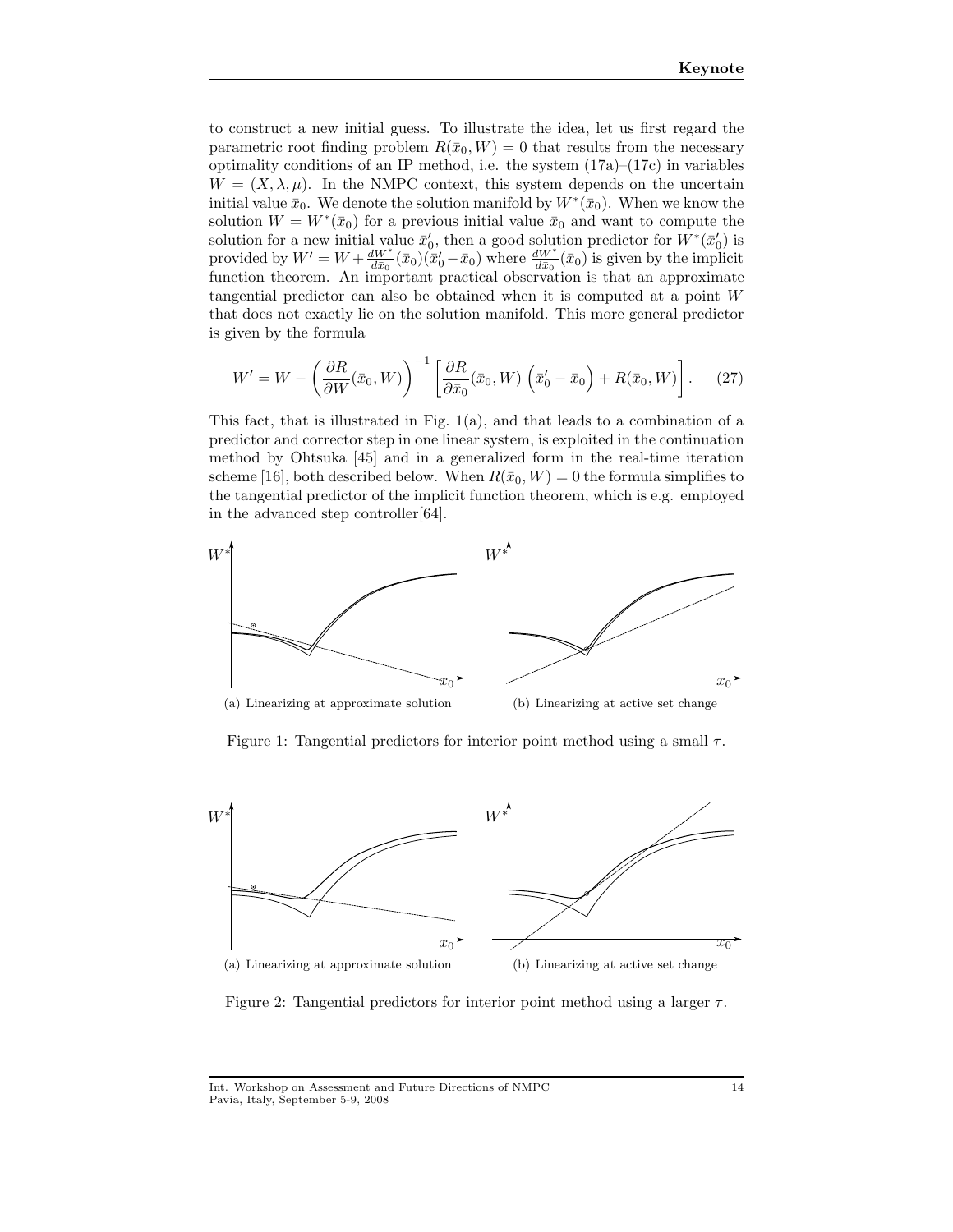Remark on IP Sensitivities at Active Set Changes: Unfortunately, the interior point solution manifold is strongly nonlinear at points where the active set changes, and the tangential predictor is not a good approximation when we linearize at such points, as visualized in Fig. 1(b). One remedy would be to increase the path parameter  $\tau$ , which decreases the nonlinearity, but comes at the expense of generally less accurate IP solutions. This is illustrated in Figs.  $2(a)$  and  $2(b)$  for the same two linearization points as before. In Fig.  $2(b)$ we see that the tangent is approximating the IP solution manifold well in a larger area around the linearization point, but that the IP solution itself is more distant to the true NLP solution.

#### 5.3 Generalized Tangential Predictors via SQP Methods

In fact, the true NLP solution is not determined by a smooth root finding problem  $(17a)$ – $(17c)$ , but by the KKT conditions  $(6a)$ – $(6c)$ . It is a well-known fact from parametric optimization, cf. [33], that the solution manifold has smooth parts when the active set does not change (and bifurcations are excluded), but that non-differentiable points occur whenever the active set changes. Is there anything we can do in order to "jump" over these non-smooth points in a way that delivers better predictors than the IP predictors discussed before?

In fact, at points with weakly active constraints, we have to regard *direc*tional derivatives of the solution manifold, or "generalized tangential predictors". These can be computed by suitable quadratic programs [33, Thm 3.3.4] and are visualized in Fig. 3(b). The theoretical results can be made a practical algorithm by the following procedure proposed in [14]: first, we have to make sure that the parameter  $\bar{x}_0$  enters the NLP linearly, which is automatically the case for simultaneous optimal control formulations, cf. Eq. (2b). Second, we address the problem with an exact Hessian SQP method. Third, we just take our current solution guess W for a problem  $\bar{x}_0$ , and then solve the QP subproblem (21a)–(21f) for the new parameter value  $\bar{x}'_0$ , but initialized at W. It can be shown [14, Thm. 3.6] that this "initial value embedding" procedure delivers exactly the generalized tangential predictor when started at a solution  $W = W^*(\bar{x}_0)$ , as in Fig. 3(b). It is important to remark that the predictor becomes approximately tangential when (a) we do not start on the solution manifold, see Fig.  $3(a)$ , or (b) we do not use an exact Hessian or Jacobian matrix or (c) we do not evaluate the Lagrange gradient or constraint residuals



Figure 3: Generalized tangential predictors for SQP method.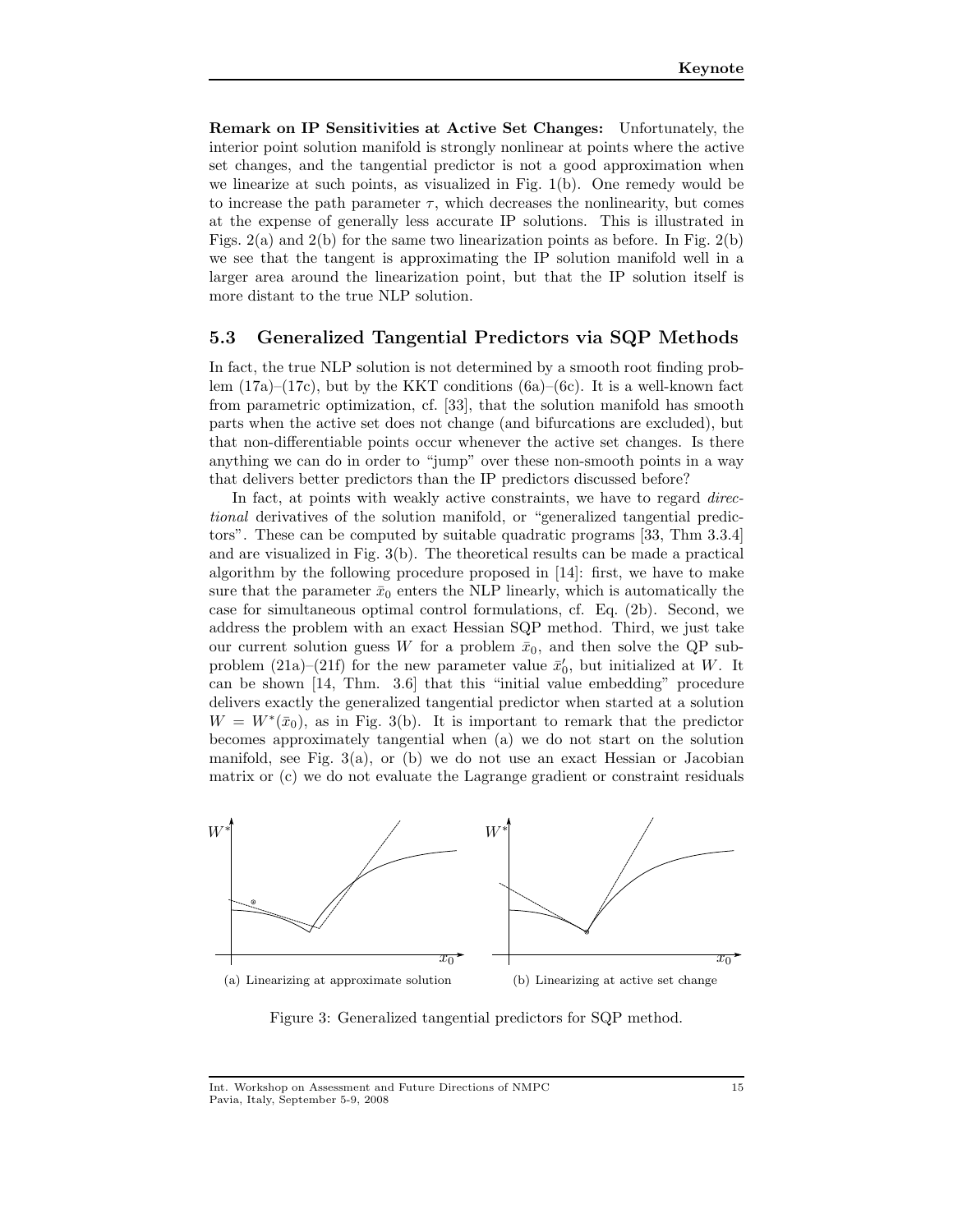exactly.

## 6 Online Algorithms

In NMPC and MHE we would dream to have the solution to a new optimal control problem instantly, which is impossible due to computational delays. Several ideas help to deal with this issue, which we discuss before explaining in detail several of the existing online algorithms. We focus on the NMPC problem but remark that all ideas are also transferable to the MHE problem, which we sometimes mention explicitly.

Offline precomputations: As consecutive NMPC problems are similar, some computations can be done once and for all before the controller starts. In the extreme case, this leads to an explict precomputation of the NMPC control law that has raised much interest in the linear MPC community [1], or a solution of the Hamilton-Jacobi-Bellman Equation, both of which are prohibitive for state and parameter dimensions above ten. But also when online optimization is used, code optimization for the model routines is often essential, and it is in some cases even possible to precompute and factorize Hessians or even Jacobians in Newton type Optimization routines, in particular in the case of neighboring feedback control along reference trajectories [12, 37].

Delay compensation by prediction: When we know how long our computations for solving an NMPC problem will take, it is a good idea not to address a problem starting at the current state but to simulate at which state the system will be when we will have solved the problem. This can be done using the NMPC system model and the open-loop control inputs that we will apply in the meantime [24]. This feature is used in many practical NMPC schemes with non-negligible computation time.

Division into preparation and feedback phase: A third ingredient of several NMPC algorithms is to divide the computations in each sampling time into a preparation phase and a feedback phase [16]. The more CPU intensive preparation phase (a) is performed with an old predicted state  $\bar{x}_0$  before the new state estimate, say  $\bar{x}'_0$ , is available, while the feedback phase (b) then delivers quickly an *approximate* solution to the optimization problem for  $\bar{x}'_0$ . Often, this approximation is based on one of the tangential predictors discussed in the previous section.

Iterating while the problem changes: A fourth important ingredient of some NMPC algorithms is the idea to work on the optimization problem while it changes, i.e., to never iterate the Newton type procedure to convergence for an NMPC problem getting older and older during the iterations, but to rather work with the most current information in each new iteration. This idea is used in [16, 41, 45].

### 6.1 A Survey of Online Optimization for NMPC

We will in the following review several of the approaches suggested in the literature, in a personal and surely incomplete selection, and try to classify them along the algorithmic lines discussed in this paper.

Int. Workshop on Assessment and Future Directions of NMPC Pavia, Italy, September 5-9, 2008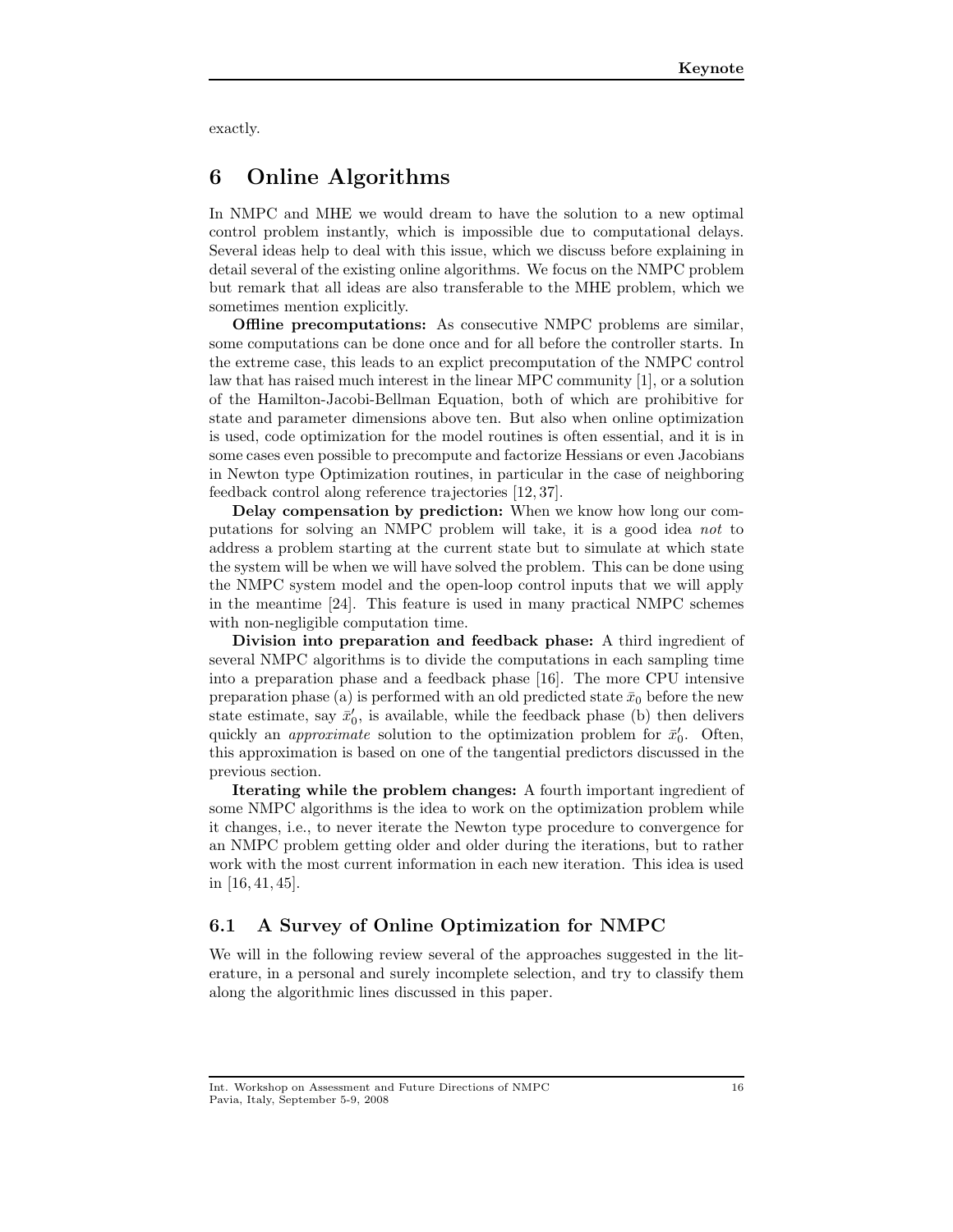The Newton-Type Controller of Li and Biegler [40]: This was probably one of the first true online algorithms for NMPC. It is based on a sequential optimal control formulation, thus it iterated in the space of controls  $u = (u_0, u_1, \ldots, u_{N-1})$  only. It uses an SQP type procedure with Gauss-Newton Hessian and line search, and in each sampling time, only one SQP iteration is performed. The transition from one problem to the next uses a shift of the controls  $u^{\text{new}} = (u_1, \dots, u_{N-1}, u_N^{\text{new}})$ . The result of each SQP iterate is used to give an approximate feedback to the plant. As a sequential scheme without tangential predictor, it seems to have had sometimes problems with nonlinear convergence, though closed-loop stability was proven for open-loop stable processes [41], and in principle, the theoretical NMPC stability analysis from [18] is applicable.

The Continuation/GMRES Method of Ohtsuka [45]: Similar to the Newton-Type controller, the Continuation/GMRES method performs only one Newton type iteration in each sampling time, and is based on a sequential formulation. It is different in that it is based on an IP treatment of the inequalities with fixed path parameter  $\tau > 0$ , see Section 3.2, that it uses an exact Hessian, and that it uses the iterative GMRES method for linear system solution in each Newton step. Most important, it makes no use of a shift, but instead use of the tangential predictor described in Eq. (27). This features seems to allow it to follow the nonlinear IP solution manifold well – which is strongly curved at active set changes. For a visualization, see Fig.  $4(a)$ . In each sampling time, only one linear system is built and solved by the GMRES method, leading to a predictor-corrector pathfollowing method. The closed-loop stability of the method is in principle covered by the stability analysis for the real-time iterations without shift given in [17]. A variant of the method is given in [54], which uses a simultanous approach and condensing and leads to improved accuracy and lower computational cost in each Newton type iteration.



Figure 4: Subsequent solution approximations.

The Real-Time Iteration Scheme [16]: Similar to the Newton-Type controller, the real-time iteration scheme presented in [14, 16] performs one SQP type iteration with Gauss-Newton Hessian per sampling time. However, it employs a simultaneous NLP parameterization, Bock's direct multiple shooting method, with full derivatives and condensing. Moreover, it uses the generalized

Int. Workshop on Assessment and Future Directions of NMPC Pavia, Italy, September 5-9, 2008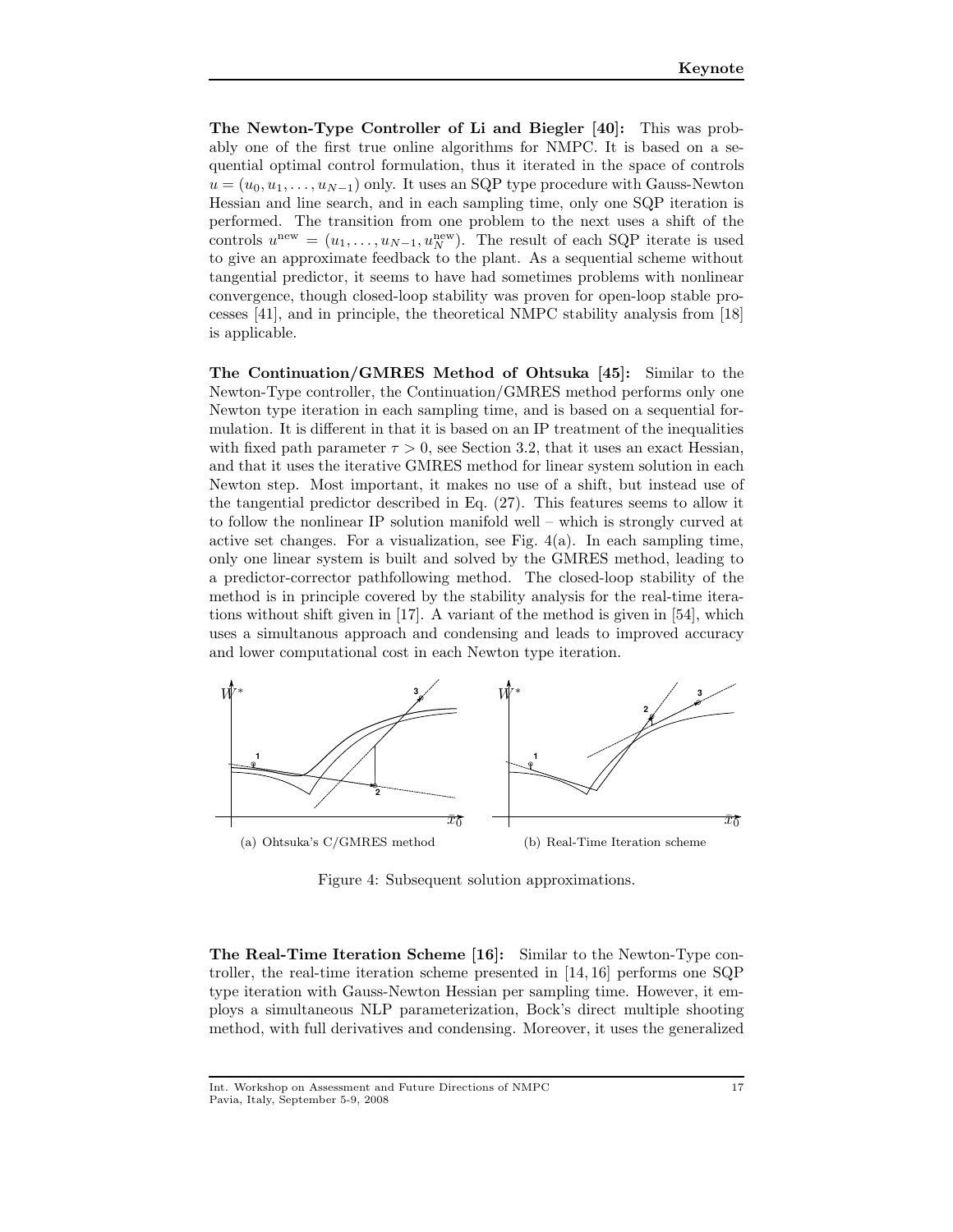tangential predictor of the "initial value embedding" discussed in Section 5.3 to correct for the mismatch between the expected state  $\bar{x}_0$  and the actual state  $\bar{x}'_0$ . In contrast to the C/GMRES method, where the predictor is based on one linear system solve from Eq. (27), here an inequality constrained QP is solved. The computations in each iteration are divided into a long "preparation phase" (a), in which the system linearization, elimination of algebraic variables and condensing are performed, as described in Sections 4.1–4.3, and a much shorter "feedback phase" (b). The feedback phase solves just one condensed  $QP(25a)$ (25b), more precisely, an "embedded" variant of it, where the expected state  $\bar{x}_0$ is replaced by the actual one,  $\bar{x}'_0$ . Depending on the application, the feedback phase can be several orders of magnitude shorter than the feedback phase. The iterates of the scheme are visualized in Fig. 4(b). The same iterates are obtained with a variant of the scheme that uses Schlöder's trick for reducing the costs of the preparation phase in the case of large state dimensions [51]. Note that only one system linearization and one QP solution are performed in each sampling time, and that the QP corresponds to a linear MPC feedback along a time varying trajectory. In contrast to IP formulations, the real-time iteration scheme gives priority to active set changes and works well when the active set changes faster than the linearized system matrices. In the limiting case of a linear system model it gives the same feedback as linear MPC. Error bounds and closed loop stability of the scheme have been established for shrinking horizon problems in [15] and for NMPC with shifted and non-shifted initializations in [18] and [17].

Advanced Step Controller by Zavala and Biegler [64]: In order to avoid the convergence issues of predictor-corrector pathfollowing methods, in the "advanced step controller" of Zavala and Biegler a more conservative choice is made: in each sampling time, a complete Newton type IP procedure is iterated to convergence (with  $\tau \to 0$ ). In this respect, it is just like offline optimal control – IP, simultaneous, full derivatives with exact Hessian, structure exploiting linear algebra. However, two features qualify it as an online algorithm: first, it takes computational delay into account by solving an "advanced" problem with the expected state  $\bar{x}_0$  as initial value – similar as in the real-time iterations with shift – and (b), it applies the obtained solution not directly, but computes first the tangential predictor which is correcting for the differences between expected state  $\overline{x}_0$  and the actual state  $\overline{x}'_0$ , as described in Eq. (27) with  $R(W, \overline{x}_0) = 0$ . Note that in contrast to the other online algorithms, several Newton iterations are performed in part (a) of each sampling time, the "preparation phase". The tangential predictor (b) is computed in the "feedback phase" by only one linear system solve based on the last Newton iteration's matrix factorization. As in the C/GMRES method, the IP predictor cannot "jump over" active set changes as easily as the SQP based predictor of the real-time iteration. Roughly speaking, the advanced step controller gives lower priority to sudden active set changes than to system nonlinearity. As the advanced step controller solves each expected problem exactly, classical NMPC stability theory [42] can relatively easily be extended to this scheme [64].

Multi-Level Real-Time Iterations [7]: While the advanced step controller deviates from the other online NMPC schemes in that it performs many Newton

Int. Workshop on Assessment and Future Directions of NMPC Pavia, Italy, September 5-9, 2008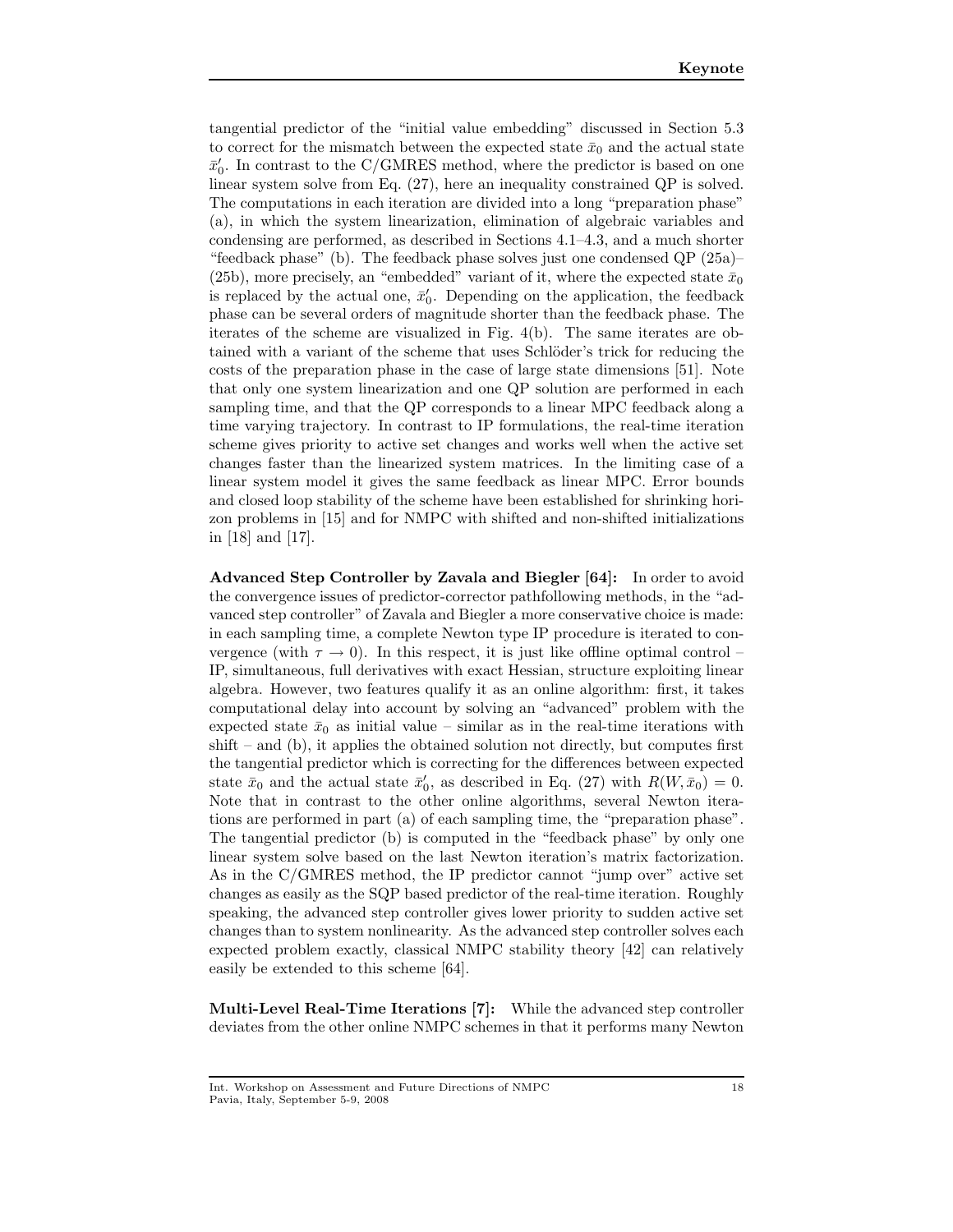iterations per sampling time, the opposite choice is made in the multi-level realtime iterations presented in [7], where even cheaper calculations are performed in each sampling time than one Newton step usually requires. At the lowest level  $(A)$ , only one condensed QP  $(25a)-(25b)$  is solved, for the most current initial value  $\bar{x}_0$ . This provides a form of linear MPC at the base level, taking at least active set changes into account with a very high sampling frequency. On the next two intermediate levels, that are performed less often than every sampling time, only the nonlinear constraint residuals are evaluated (B), allowing for feasibility improvement, cf. also [12], or the Lagrange gradient is evaluated  $(C)$ , allowing for optimality improvement, based on the adjoint based SQP presented in Section 3.1.2. Note that in all three levels A, B, and C mentioned so far, no new QP matrices are computed and that even system factorizations can be reused again and again. Level C iterations are still considerably cheaper than one full SQP iteration [61], but also for them optimality and NMPC closed-loop stability can be guaranteed by the results in  $[17]$  – as long as the system matrices are accurate enough to guarantee Newton type contraction. Only when this is not the case anymore, an iteration on the highest level, D, has to be performed, which includes a full system linearization and is as costly as a usual Newton type iteration.

Remark on Critical Regions and Online Active Set Strategies: It is interesting to have a look at the parameter space  $\bar{x}_0$  visualized in Fig.5(b). The picture shows the "critical regions" on each of which the active set in the solution is stable. It also shows three consecutive problems on a line that correspond to the scenario used in Figures 4(a), 4(b), and 5(a). Between problem 1 and 2 there is one active set change, while problems 2 and 3 have the same active set, i.e., are in the same critical region. The C/GMRES method and Advanced Step Controller exploit the smoothness on each critical region in order to obtain the conventional Newton predictor that, however, looses validity when a region boundary is crossed. The real-time iteration basically "linearizes" the critical regions which then become polytopic, by using the more accurate, but also more expensive QP predictor.

As the QP cost can become non-negligible for fast MPC applications, a so-called online active set strategy was proposed in [23]. This strategy goes on a straight line in the space of linearized regions from the old to the new



(a) Solutions of Advanced Step Controller

(b) Critical regions of a parametric NLP

Figure 5: Subsequent solution approximations (left), and critical regions (right).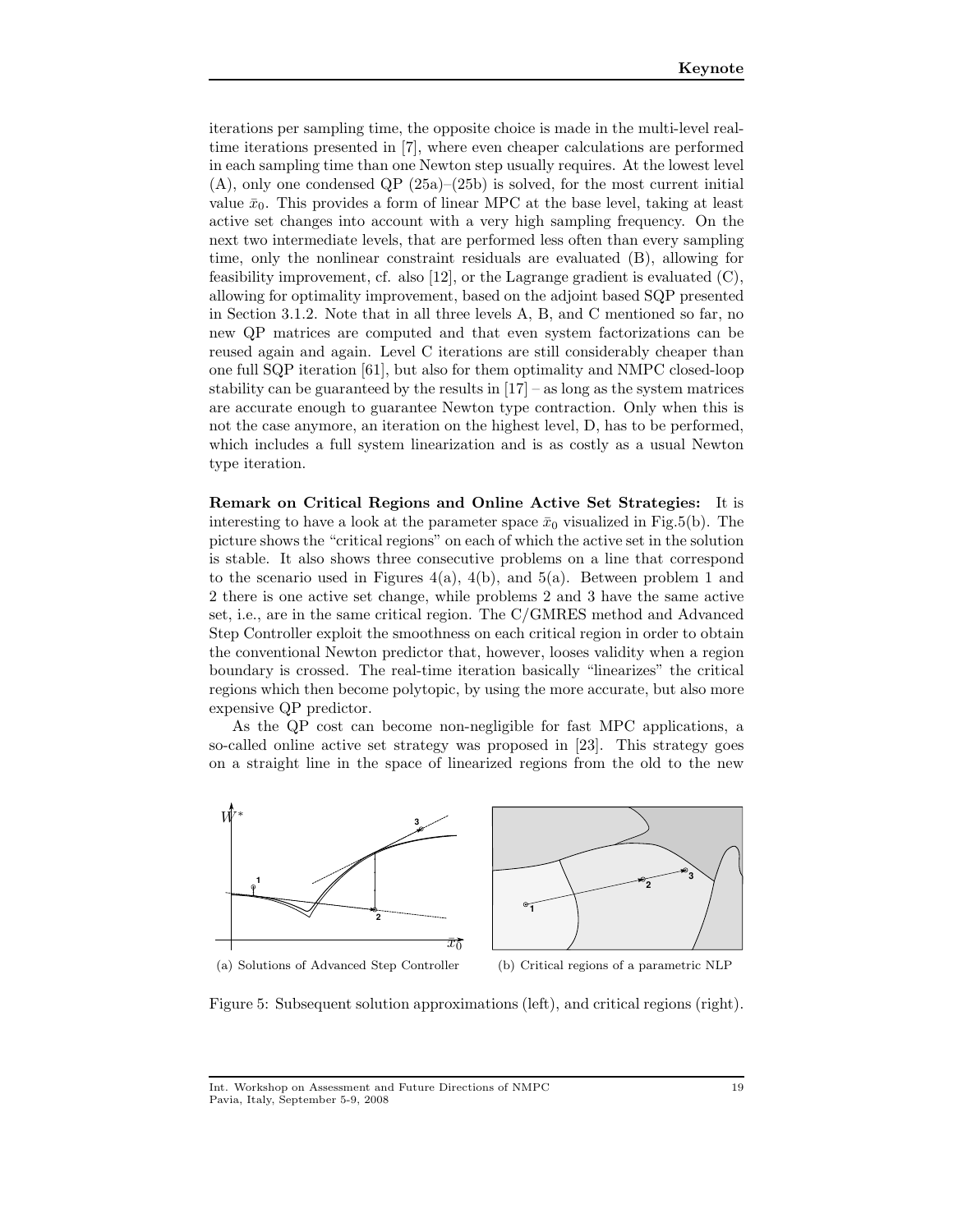QP problem. As long as one stays within one critical region, the QP solution depends affinely on  $\bar{x}_0$  – exactly as the conventional Newton predictor. Only if the homotopy crosses boundaries of critical regions, the active set is updated accordingly. The online active set strategy is available in the open-source QP package qpOASES [22], and is particularly suitable in combination with realtime iterations of level A, B, and C, where the QP matrices do not change, see [62].

Remark on Online MHE Algorithms: Many algorithmic NMPC ideas have been generalized to MHE problems. For example, a Newton-type control framework was used for MHE in [43], the C/GMRES method in [55], cf. also [46], the real-time iteration in [21] and [38], and the advanced step framework in [65]. A somewhat interesting online MHE approach related to the Newton-type control framework was presented in [36], which uses backwards single shooting making it not suitable for stiff systems. Other numerical MHE schemes were presented in [35] and [57].

### 7 Conclusions

In this paper we have tried to give a self-contained overview of Newton type methods for online solution of nonlinear optimal control problems. We first reviewed several categories in which offline algorithms differ, such as simultanous vs. sequential approaches, Interior Point (IP) vs. Sequential Quadratic Programming (SQP) methods, band structure exploiting linear algebra vs. condensing, and different ways to compute the derivatives needed in Newton type iterations. We then categorized several offline approaches along these lines. The second part started by a discussion of online initializations. We stressed the importance of sensitivity results from parametric optimization, which in SQP type frameworks even allow to obtain cheaply a solution predictor across active set changes. We then classified many proposed real-time optimization approaches from the literature into the developed categories, starting with the "Newton-type controller" [40] and the related "continuation method" [45], both based on sequential approaches, and then went over to the "real-time iteration scheme" [16], a simultaneous approach characterized by an SQP type solution predictor and iterations that perform only one system linearization at each sampling time. We also discussed the recently proposed simultaneous "advanced step controller" [64] and "multi-level real-time iterations" [7], as well as fast online QP solutions [23].

Acknowledgements M. Diehl is a professor at the Katholieke Universiteit Leuven, H. J. Ferreau and N. Haverbeke are research assistants there. Research supported by Research Council KUL: CoE EF/05/006 Optimization in Engineering(OPTEC), GOA AMBioRICS, IOF-SCORES4CHEM, PhD/postdoc and fellow grants; Flemish Government: FWO: PhD/postdoc grants, projects G.0452.04, G.0499.04, G.0211.05, G.0226.06, G.0321.06, G.0302.07, G.0320.08, G.0558.08, G.0557.08, research communities (ICCoS, ANMMM, MLDM); IWT: PhD Grants, McKnow-E, Eureka-Flite; Helmholtz: viCERP; EU: ERNSI,HD-MPC; Contracts: AMINAL; Belgian Federal Science Policy Office: IUAP P6/04 (DYSCO, Dynamical systems, control and optimization, 2007-2011).

Int. Workshop on Assessment and Future Directions of NMPC Pavia, Italy, September 5-9, 2008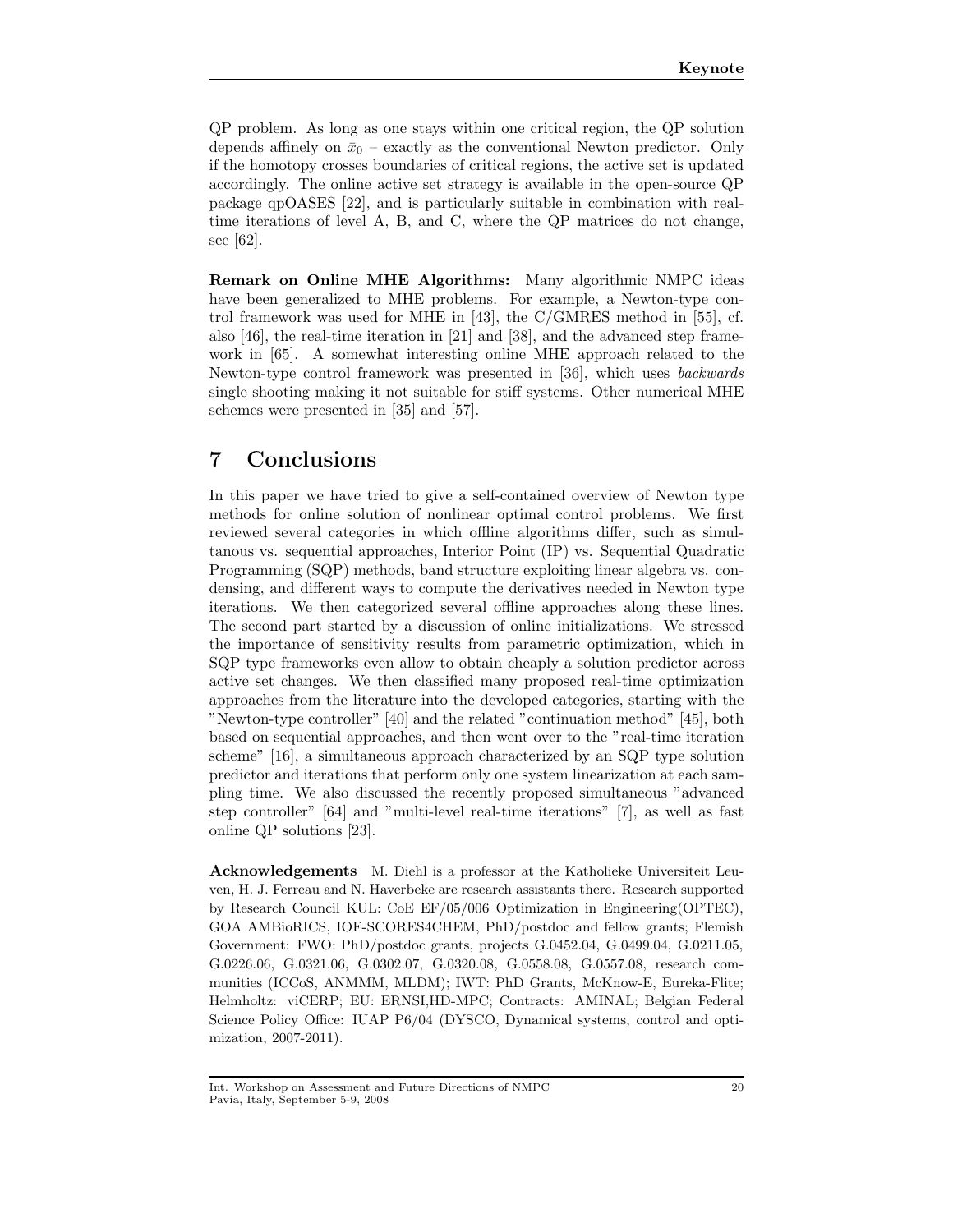## References

- [1] A. Bemporad, F. Borrelli, and M. Morari. Model predictive control based on linear programming - the explicit solution. IEEE Transactions on Automatic Control, 47(12):1974–1985, 2002.
- [2] J.T. Betts. Practical Methods for Optimal Control Using Nonlinear Programming. SIAM, Philadelphia, 2001.
- [3] L.T. Biegler. Solution of dynamic optimization problems by successive quadratic programming and orthogonal collocation. Computers and Chemical Engineering, 8:243–248, 1984.
- [4] L.T. Biegler and J.B Rawlings. Optimization approaches to nonlinear model predictive control. In W.H. Ray and Y. Arkun, editors, Proc. 4th International Conference on Chemical Process Control - CPC IV, pages 543–571. AIChE, CACHE, 1991.
- [5] T. Binder, L. Blank, H.G. Bock, R. Bulirsch, W. Dahmen, M. Diehl, T. Kronseder, W. Marquardt, J.P. Schlöder, and O.v. Stryk. Introduction to model based optimization of chemical processes on moving horizons. In M. Grötschel, S.O. Krumke, and J. Rambau, editors, Online Optimization of Large Scale Systems: State of the Art, pages 295–340. Springer, 2001.
- [6] H.G. Bock. Randwertproblemmethoden zur Parameteridentifizierung in Systemen nichtlinearer Differentialgleichungen, volume 183 of Bonner Mathematische Schriften. Universität Bonn, Bonn, 1987.
- [7] H.G. Bock, M. Diehl, E.A. Kostina, and J.P. Schlöder. Constrained optimal feedback control of systems governed by large differential algebraic equations. In L. Biegler, O. Ghattas, M. Heinkenschloss, D. Keyes, and B. van Bloemen Waanders, editors, Real-Time and Online PDE-Constrained Optimiza*tion*, pages  $3 - 22$ . SIAM, 2007.
- [8] H.G. Bock, M. Diehl, D.B. Leineweber, and J.P. Schlöder. Efficient direct multiple shooting in nonlinear model predictive control. In F. Keil, W. Mackens, H. Voß, and J. Werther, editors, Scientific Computing in Chemical Engineering II, volume 2, pages 218–227, Berlin, 1999. Springer.
- [9] H.G. Bock and K.J. Plitt. A multiple shooting algorithm for direct solution of optimal control problems. In Proceedings 9th IFAC World Congress Budapest, pages 243–247. Pergamon Press, 1984.
- [10] S. Boyd and L. Vandenberghe. Convex Optimization. University Press, Cambridge, 2004.
- [11] A.E. Bryson and Y.-C. Ho. Applied Optimal Control. Wiley, New York, 1975.
- [12] C. Büskens and H. Maurer. Sqp-methods for solving optimal control problems with control and state constraints: adjoint variables, sensitivity analysis and real-time control. Journal of Computational and Applied Mathematics, 120:85– 108, 2000.
- [13] P. Deuflhard. Newton Methods for Nonlinear Problems. Springer, New York, 2004.
- [14] M. Diehl. Real-Time Optimization for Large Scale Nonlinear Processes, volume 920 of Fortschr.-Ber. VDI Reihe 8, Meß-, Steuerungs- und Regelungstechnik. VDI Verlag, Düsseldorf, 2002. Download also at: http://www.ub.uniheidelberg.de/archiv/1659/.
- [15] M. Diehl, H.G. Bock, and J.P. Schlöder. A real-time iteration scheme for nonlinear optimization in optimal feedback control. SIAM Journal on Control and Optimization, 43(5):1714–1736, 2005.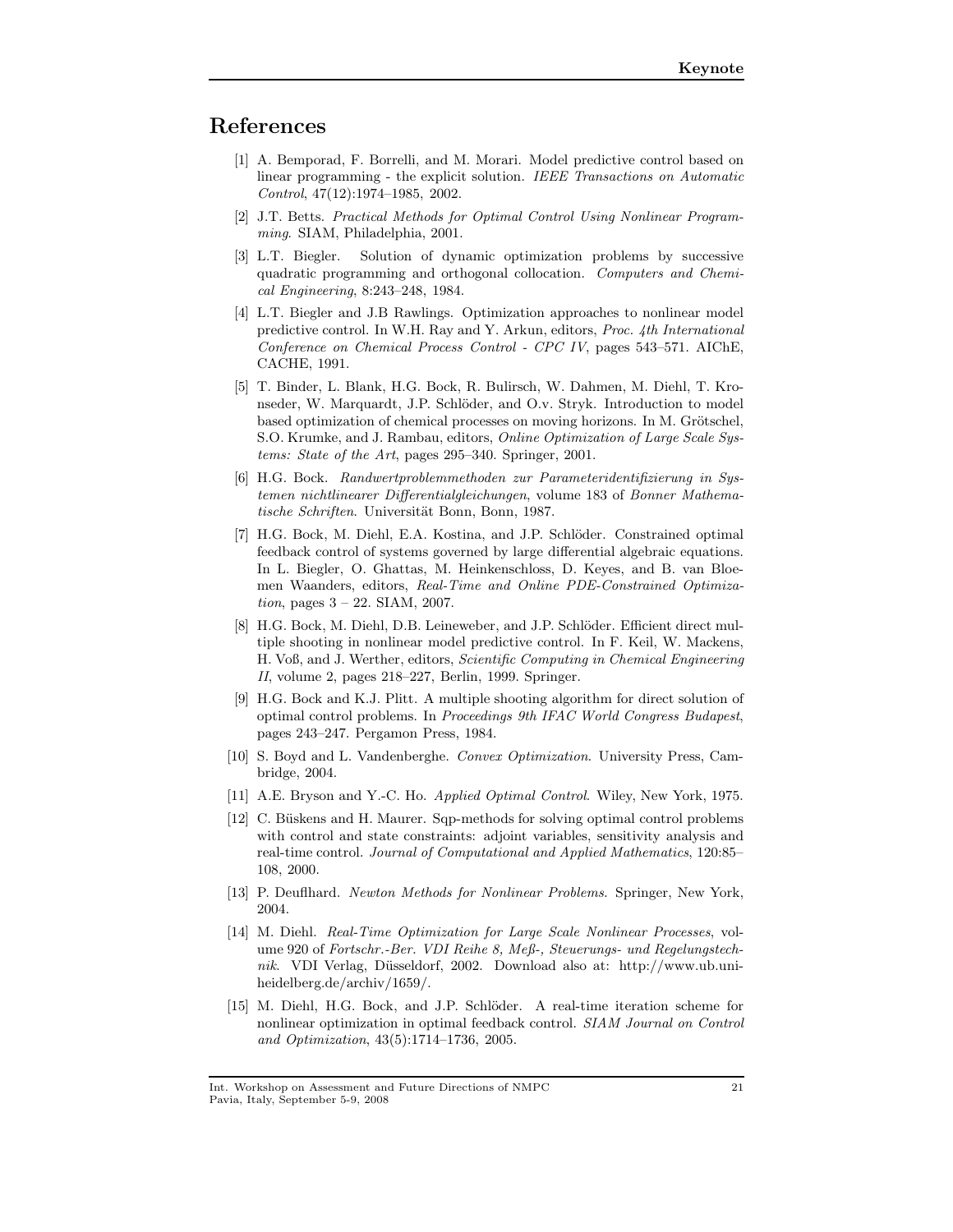- [16] M. Diehl, H.G. Bock, J.P. Schlöder, R. Findeisen, Z. Nagy, and F. Allgöwer. Real-time optimization and nonlinear model predictive control of processes governed by differential-algebraic equations. J. Proc. Contr., 12(4):577–585, 2002.
- [17] M. Diehl, R. Findeisen, and F. Allgöwer. A stabilizing real-time implementation of nonlinear model predictive control. In L. Biegler, O. Ghattas, M. Heinkenschloss, D. Keyes, and B. van Bloemen Waanders, editors, Real-Time and Online PDE-Constrained Optimization, pages 23–52. SIAM, 2007.
- [18] M. Diehl, R. Findeisen, F. Allgöwer, H.G. Bock, and J.P. Schlöder. Nominal stability of the real-time iteration scheme for nonlinear model predictive control. IEE Proc.-Control Theory Appl., 152(3):296–308, 2005.
- [19] M. Diehl, L. Magni, and G. De Nicolao. Online NMPC of unstable periodic systems using approximate infinite horizon closed loop costing. Annual Reviews in Control, 28:37–45, 2004.
- [20] M. Diehl, A. Walther, H. G. Bock, and E. Kostina. An adjoint-based SQP algorithm with quasi-newton jacobian updates for inequality constrained optimization. Technical Report Preprint MATH-WR-02-2005, TU Dresden, 2005.
- [21] Moritz Diehl, P. Kühl, H.G Bock, and J.P. Schlöder. Schnelle algorithmen für die zustands- und parameterschätzung auf bewegten horizonten. Automatisierungstechnik, 54(12):602–613, 2006.
- [22] H.J. Ferreau. qpOASES User's Manual, 2007–2008. http://homes.esat.kuleuven.be/˜optec/software/qpOASES/.
- [23] H.J. Ferreau, H.G. Bock, and M. Diehl. An online active set strategy to overcome the limitations of explicit MPC. International Journal of Robust and Nonlinear Control, 18(8):816–830, 2008.
- [24] R. Findeisen and F. Allgöwer. Computational delay in nonlinear model predictive control. Proc. Int. Symp. Adv. Control of Chemical Processes, ADCHEM, 2003.
- [25] R. Fletcher. Practical Methods of Optimization. Wiley, Chichester, 2nd edition, 1987.
- [26] R. Franke. Integrierte dynamische Modellierung und Optimierung von Systemen mit saisonaler Wärmespeicherung. PhD thesis, Technische Universität Ilmenau, Germany, 1998.
- [27] P.E. Gill, W. Murray, and M.A. Saunders. SNOPT: An SQP algorithm for large-scale constrained optimization. Technical report, Numerical Analysis Report 97-2, Department of Mathematics, University of California, San Diego, La Jolla, CA, 1997.
- [28] P.E. Gill, W. Murray, and M.H. Wright. Practical optimization. Academic Press, London, 1999.
- [29] T. Glad and H. Johnson. A method for state and control constrained linearquadratic control problems. In Proceedings of the 9th IFAC World Congress, Budapest, Hungary, pages 1583–1587, 1984.
- [30] A. Griewank. Evaluating Derivatives, Principles and Techniques of Algorithmic Differentiation. Number 19 in Frontiers in Appl. Math. SIAM, Philadelphia, 2000.
- [31] A. Griewank and Ph.L. Toint. Partitioned variable metric updates for large structured optimization problems. Numerische Mathematik, 39:119–137, 1982.
- [32] A. Griewank and A. Walther. On constrained optimization by adjoint based quasi-Newton methods. Optimization Methods and Software, 17:869 – 889, 2002.

Int. Workshop on Assessment and Future Directions of NMPC Pavia, Italy, September 5-9, 2008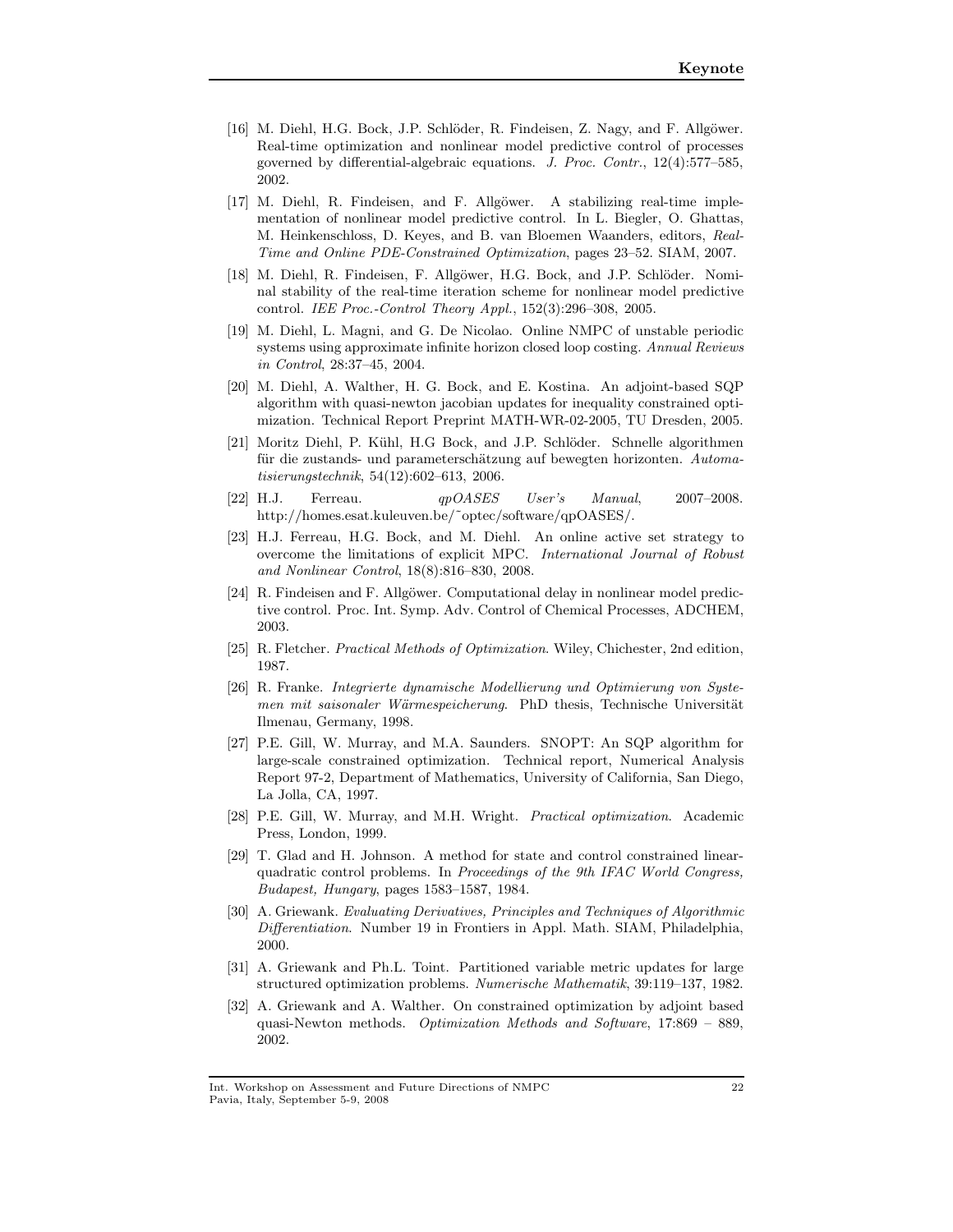- [33] J. Guddat, F. Guerra Vasquez, and H.T. Jongen. Parametric Optimization: Singularities, Pathfollowing and Jumps. Teubner, Stuttgart, 1990.
- [34] A. Helbig, O. Abel, and W. Marquardt. Model predictive control for on-line optimization of semi-batch reactors. In Proc. Amer. Contr. Conf., pages 1695– 1699, Philadelphia, 1998.
- [35] J.B. Jorgensen, J.B. Rawlings, and S.B. Jorgensen. Numerical methods for large-scale moving horizon estimation and control. In Proceedings of Int. Symposium on Dynamics and Control Process Systems (DYCOPS), 2004.
- [36] Wei Kang. Moving horizon numerical observers of nonlinear control systems. IEEE Transactions on Automatic Control, 51(2):344–350, 2006.
- [37] P. Krämer-Eis and H.G. Bock. Numerical treatment of state and control constraints in the computation of feedback laws for nonlinear control problems. In P. Deuflhard et al., editor, Large Scale Scientific Computing, pages 287–306. Birkhäuser, Basel Boston Berlin, 1987.
- [38] T. Kraus, P. Kühl, L. Wirsching, H. G. Bock, and M. Diehl. A moving horizon state estimation algorithm applied to the tennessee eastman benchmark process. In Proc. of IEEE Robotics and Automation Society conference on Multisensor Fusion and Integration for Intelligent Systems, 2006.
- [39] D.B. Leineweber, I. Bauer, A.A.S. Schäfer, H.G. Bock, and J.P. Schlöder. An efficient multiple shooting based reduced SQP strategy for large-scale dynamic process optimization (Parts I and II). Computers and Chemical Engineering, 27:157–174, 2003.
- [40] W.C. Li and L.T. Biegler. Multistep, Newton-type control strategies for constrained nonlinear processes. Chem. Eng. Res. Des., 67:562–577, 1989.
- [41] W.C. Li and L.T. Biegler. Newton-type controllers for constrained nonlinear processes with uncertainty. Industrial and Engineering Chemistry Research, 29:1647–1657, 1990.
- [42] D.Q. Mayne, J.B. Rawlings, C.V. Rao, and P.O.M. Scokaert. Constrained model predictive control: stability and optimality. automatica, 26(6):789–814, 2000.
- [43] A. M'hamdi, A. Helbig, O. Abel, and W. Marquardt. Newton-type receding horizon control and state estimation. In Proc. 13rd IFAC World Congress, pages 121–126, San Francisco, 1996.
- [44] J. Nocedal and S.J. Wright. Numerical Optimization. Springer, Heidelberg, 1999.
- [45] T. Ohtsuka. A continuation/gmres method for fast computation of nonlinear receding horizon control. Automatica, 40(4):563–574, 2004.
- [46] T. Ohtsuka and H.A. Fujii. Nonlinear receding-horizon state estimation by realtime optimization technique. Journal of Guidance, Control, and Dynamics, 19(4), 1996.
- [47] M.J.D. Powell. A fast algorithm for nonlinearly constrained optimization calculations. In G.A. Watson, editor, Numerical Analysis, Dundee 1977, volume 630 of Lecture Notes in Mathematics, Berlin, 1978. Springer.
- [48] C. V. Rao, J. B. Rawlings, and D. Q. Mayne. Constrained state estimation for nonlinear discrete-time systems: Stability and moving horizon approximations. IEEE Transactions on Automatic Control, 48(2):246–258, 2003.
- [49] C.V. Rao, S.J. Wright, and J.B. Rawlings. Application of interior-point methods to model predictive control. Journal of Optimization Theory and Applications, 99:723–757, 1998.

Int. Workshop on Assessment and Future Directions of NMPC Pavia, Italy, September 5-9, 2008